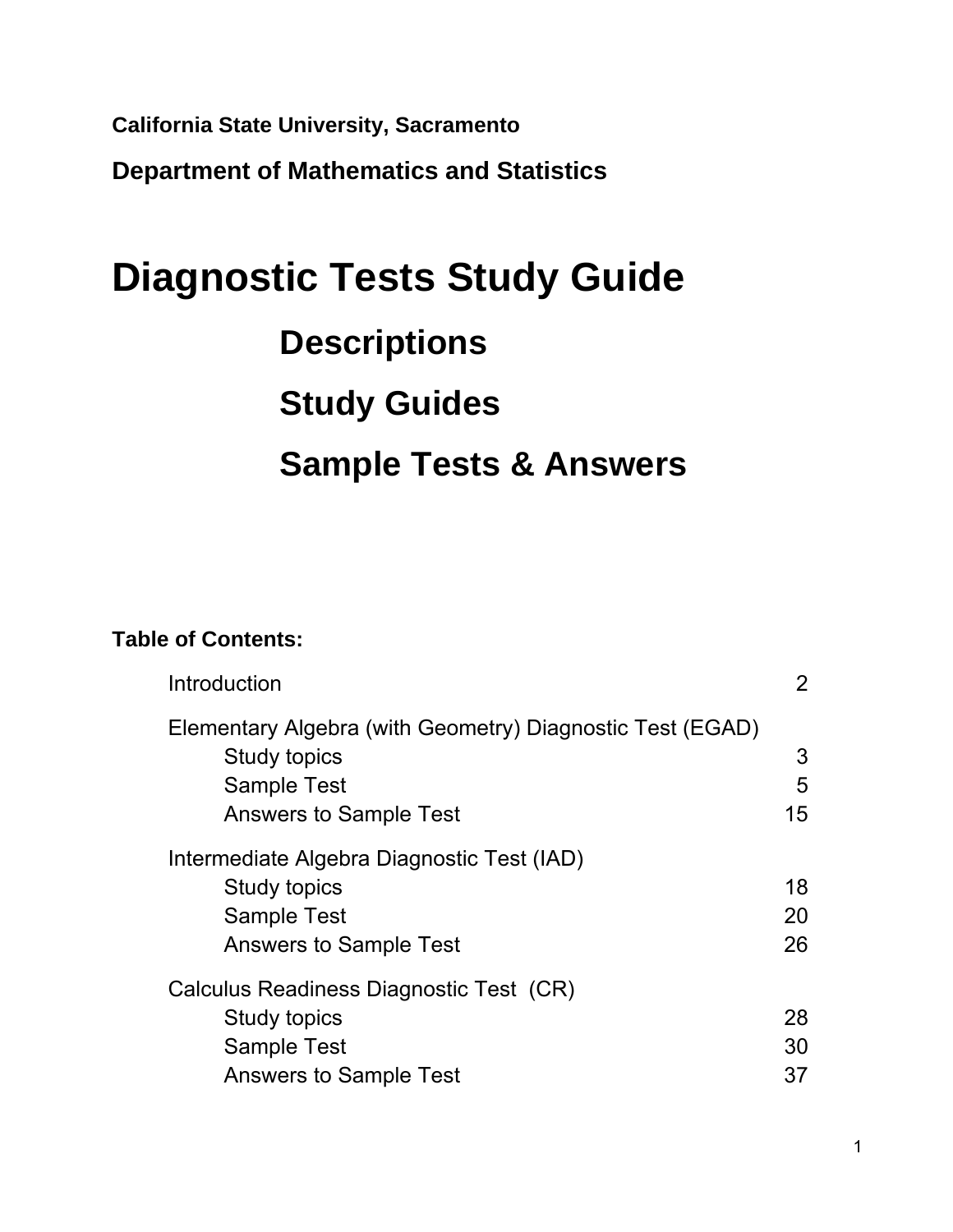## **Introduction**

Some classes at CSUS require that you pass a mathematics diagnostic test in order to remain enrolled in the class. The diagnostic test determines if you have the basic math skills necessary to be successful in that class. This study guide has been developed to help you review for the particular test you need to take.

There are 3 diagnostic test study guides in this booklet. The Intermediate Algebra Test (IAD) assumes you can easily do the math in the Elementary Algebra (with Geometry) Diagnostic Test (EGAD), and the Calculus Readiness Diagnostic Test (CR) assumes you can easily do the math in both the EGAD and IAD Tests. So, you should review the diagnostic test (s) below the one you need to pass for your class.

| To stay in this Math Class:                                                   | <b>Take this Diagnostic Test:</b> |
|-------------------------------------------------------------------------------|-----------------------------------|
| Math 9, 11                                                                    | <b>EGAD or IAD</b>                |
| Math 17<br>Math 24<br>Math 26A<br>Math 29<br>Math 107A<br><b>Statistics 1</b> | <b>IAD</b>                        |
| Math 30                                                                       | <b>CR</b>                         |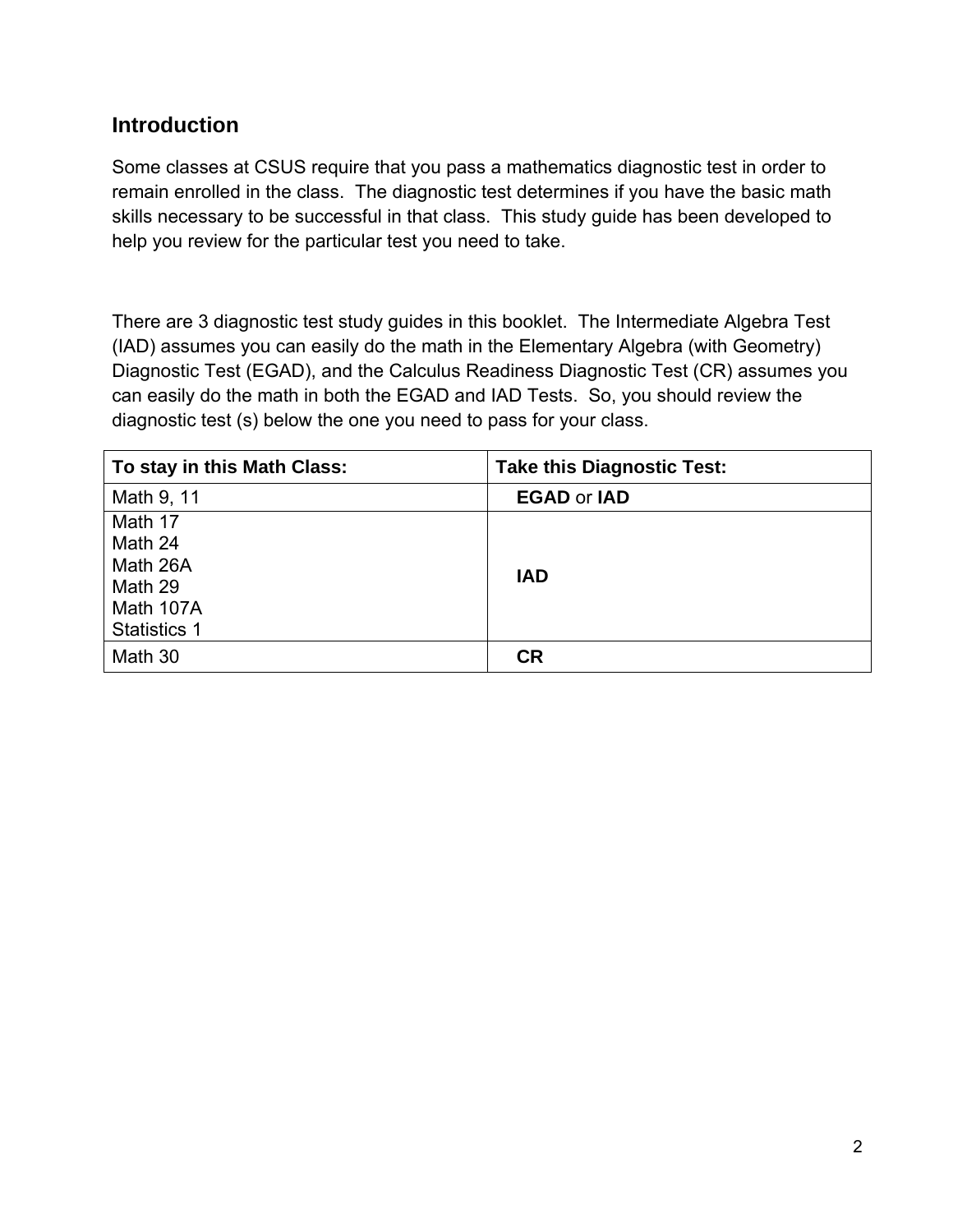# **Elementary Algebra (with Geometry) Diagnostic Test (EGAD)**

The Elementary Algebra (with Geometry) Diagnostic Test (EGAD) is given by the Learning Skills Department at the end of LS 7B and LS 10. There are 45 multiple choice questions and the test is 60 minutes long.

The following is a list of Elementary Algebra topics covered on the EGAD. After that is an EGAD Sample Test with Answers. If you find a section of the sample test questions difficult, use the topics list to help you find a similar section in an Elementary Algebra textbook. Then read and study the textbook until you understand how to do those problems.

#### **This is also a good Sample Test to take when preparing for the IAD!**

# **Study Guide: Elementary Algebra Diagnostic Test**

Topic I – Arithmetic Operations

Arithmetic operations with fractions and decimals Integral exponents and square roots of perfect squares Conversion between fractions and decimals Ordering of rational numbers **Percentages** Estimation and approximation

## Topic II – Polynomials

 Simplification and evaluation of polynomials Basic operations with polynomials Special products Factoring—monomial factors, trinomials, and special products

# Topic III – Linear Equations and Inequalities

 Solving linear equations with numerical and literal coefficients Solving equations reducible to linear equations Solving linear inequalities Solving two linear equations by elimination and substitution

Topic IV – Quadratic Equations

Solution of quadratic equations by factoring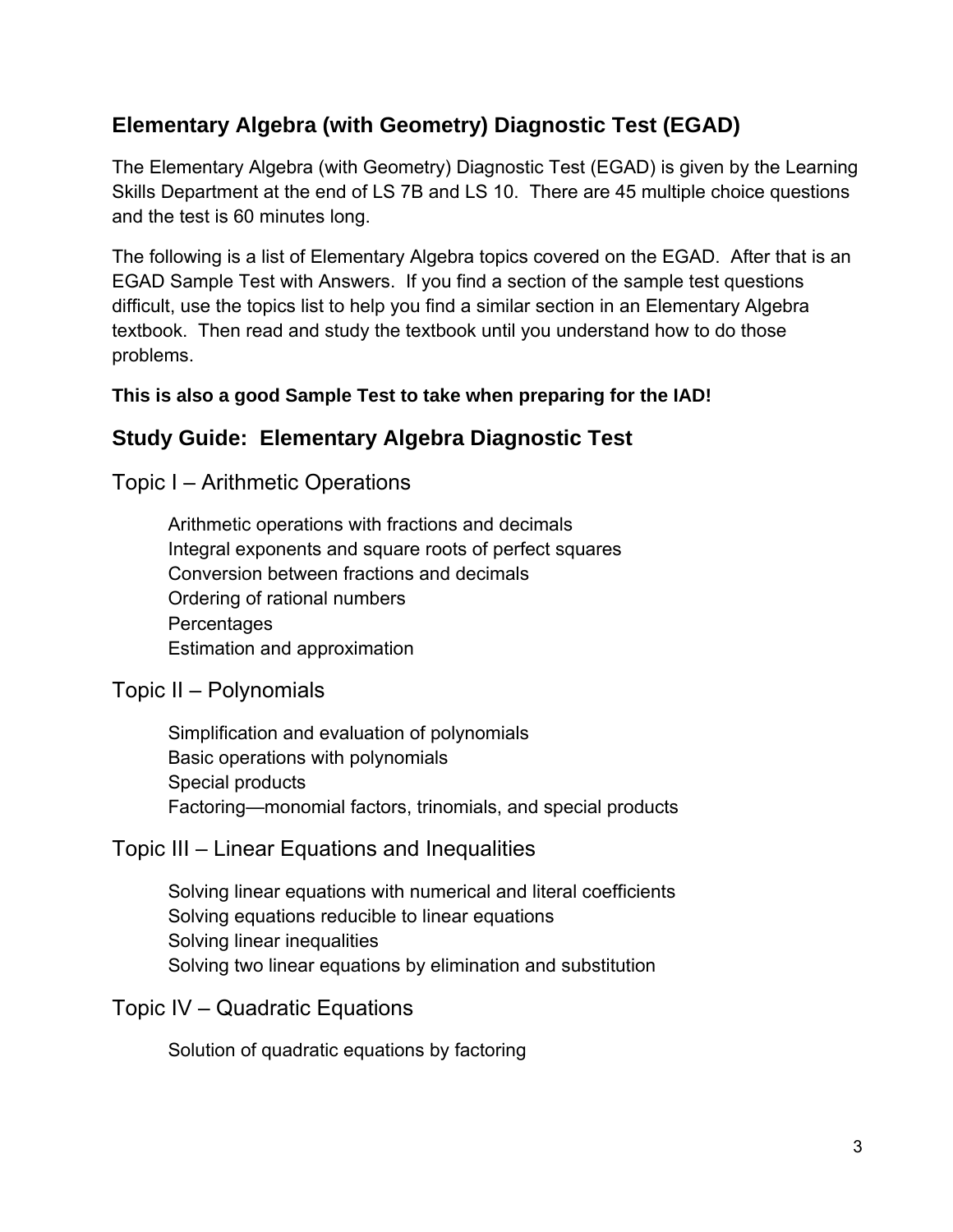#### Topic V – Graphing

Graphing points on the number line and in the coordinate plane Graphs of linear inequalities Inequalities in one unknown Graphs of simple linear equations Slope of a line

#### Topic VI – Rational Expressions

 Simplification of rational expressions Addition and Subtraction of rational expressions Multiplication and Division of rational expressions Complex rational expressions

#### Topic VII – Exponents and Square Roots

 Exponentiation with integral exponents Simplification, addition, subtraction, multiplication, and division of square roots Scientific notation

#### Topic VIII – Geometric Measurement

 Measurement formulas for perimeter, circumference, area, and volume of triangles, squares, rectangles, parallelograms, circles, cubes, rectangular solids, cylinders, and spheres Sum of the interior angles of a triangle Properties of isosceles triangles Properties of similar triangles Pythagorean Theorem

#### Topic IX – Word Problems

Problems involving arithmetic, percent, average, algebraic substitution, evaluation, ratio, and proportion Problems leading to one and two linear equations Problems from geometry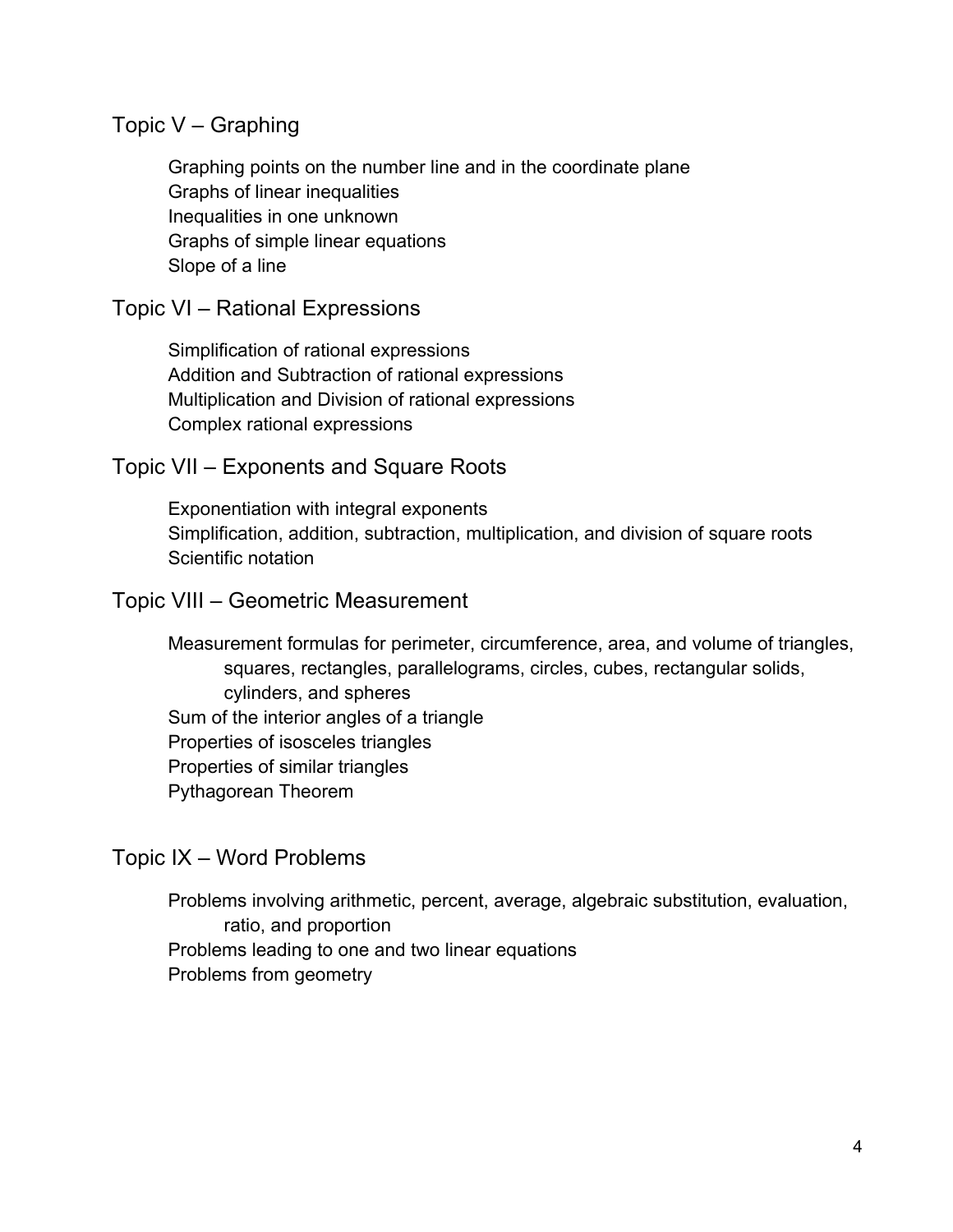## **Elementary Algebra (with Geometry) Diagnostic Sample Test Questions**

Topic I – Arithmetic Operations

- 1. Express  $\frac{7}{15}$  as a decimal exactly and rounded to the thousandths place.
- 2. Simplify:  $\left(\frac{5}{2} + \frac{3}{1}\right) \div 11$  $\left(\frac{5}{8} + \frac{3}{4}\right) \div$

$$
3. \qquad 3 - (2 - 4.17 + .003) =
$$

4. Write  $(2^3)^5 \cdot 2$  as a power of 2.

Topic II – Polynomials

- 5. Multiply:  $5ab^2(2a^2b^3 11a + 3)$
- 6. Factor completely: 9a<sup>2</sup> − 25b<sup>2</sup>
- 7. Solve for *x*:  $(x + 6)(2x 5) = 0$
- 8. If  $x = 2$  and  $y = -3$ , then  $x^2y^3 3xy + 4x^2 = 0$
- 9. Multiply and simplify:  $(2x-5y)^2$
- 10. Factor completely:  $3a^2 7a 6$
- 11. Simplify:  $(2m^2 m + 1) (m^2 3m 1)$
- 12. Multiply and simplify:  $(w+4)(v-1)-3w(v+2)$

13. Factor completely: 
$$
15a^3b^2z^5 - 9ab^3z^2 + 24a^2b^3z^3
$$

Topic III – Linear Equations and Inequalities

14. Solve for x: 
$$
\frac{2x + 7x}{7} = 5 + 2x
$$
  
15. Solve for x:  $2x - 3a = c$   
16. Solve for x:  $\frac{5}{2x - 3} - \frac{8}{3 - 2x} = 1$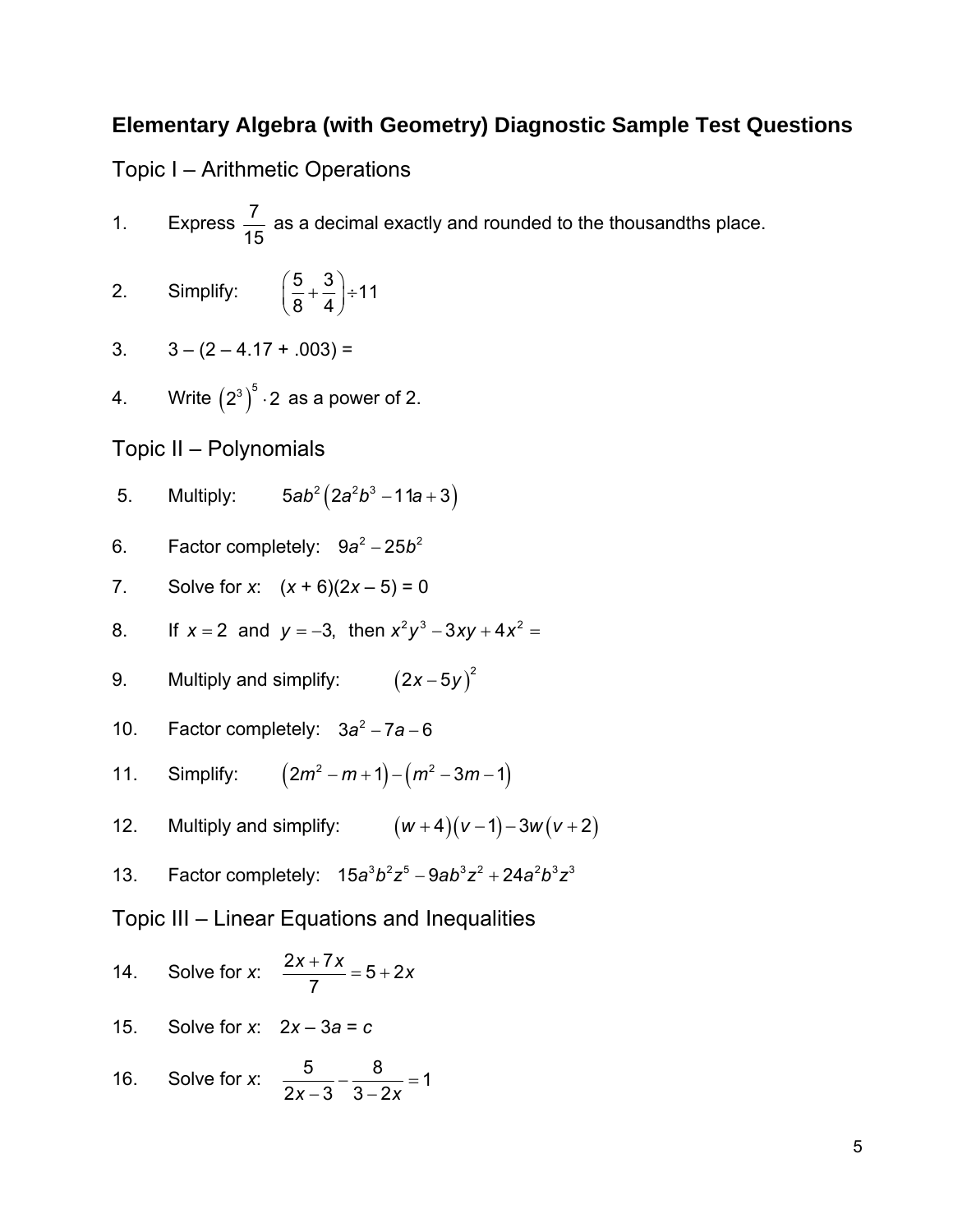- 5 17. Solve for *x* and *y*: 2  $3x - 4$  $x = y$  $\begin{cases} 2x = y \\ 3x - 4y \end{cases}$  $\left(3x-4y\right)$
- 18. Solve for *x* and *y*:  $2x + y = 4$  and  $x 3y = 9$
- 19. Solve for *x*: 4 7*x* < 8
- 20. Solve for *x*: 4*x* 7 = 13

Topic IV – Quadratic Equations

- 21. Solve for *x*:  $(x+5)$  $(x-\frac{3}{2})=0$  $(x+5)\left(x-\frac{3}{2}\right) =$
- 22. Solve for *x*:  $4x^2 + 7x = 12x$
- 23. Solve for *x*:  $x(2x-7) = -6$
- 24. Solve for *x*:  $x^2 4x + 2 = 0$
- 25. Solve for *x*:  $x^2 + 6x = 0$
- 26. OMIT Solve for *x*:  $x^4 x^2 12 = 0$
- 27. Solve for *x*:  $x 5 = -\frac{6}{x}$

Topic V – Graphing

- 28. Graph the point  $(-2, 3)$
- 29. Express the graph shown in interval notation.



30. Graph  $3x - 2y \le -2$  and  $y \ge 0$  on the same set of axes.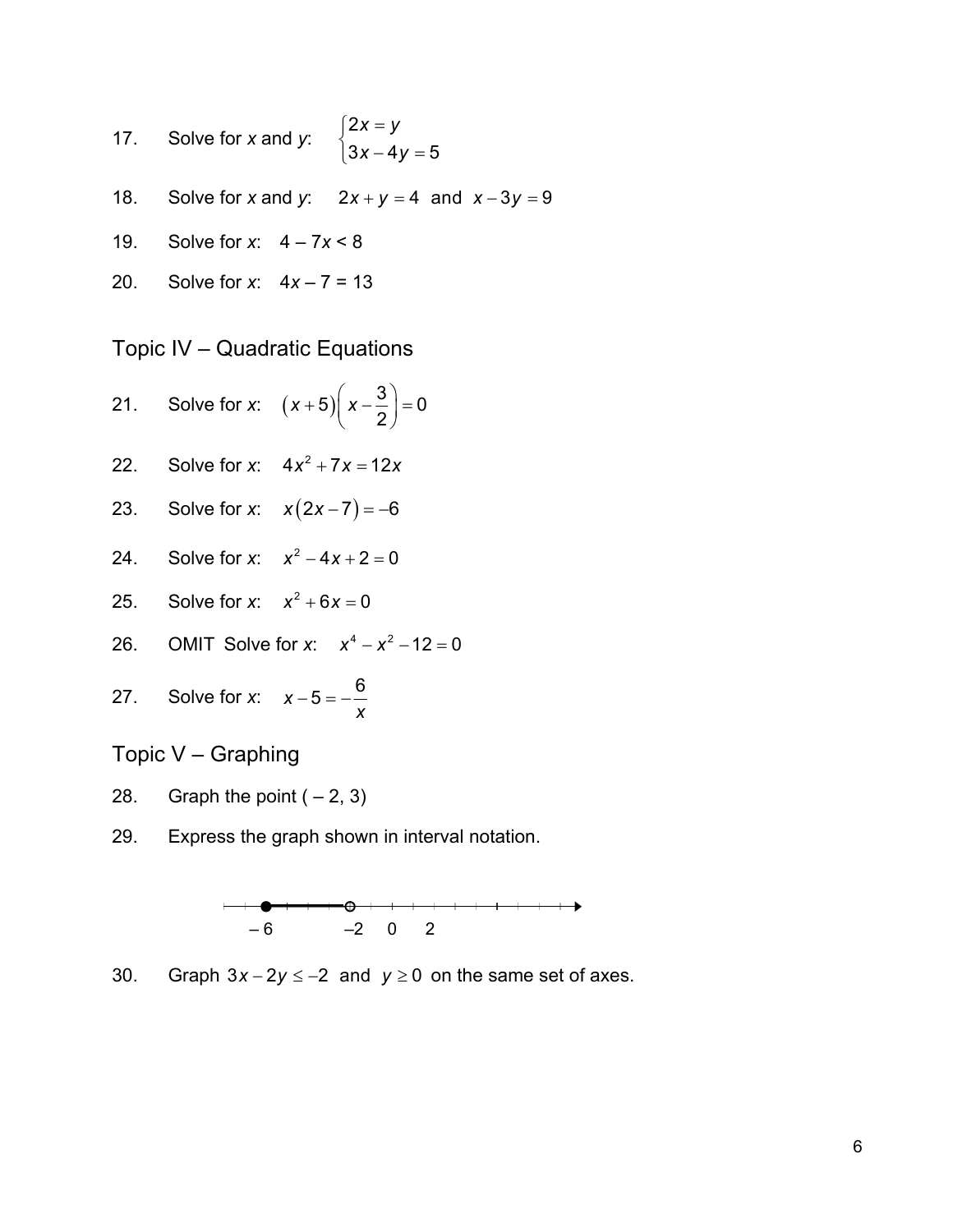31. Find the midpoint of this line segment.



32. What if anything can be said about the following lines:

 $1. y = 3x - 7$  $11. x + 3y = 6$ III.  $y = \frac{-1}{2}x - 3$ 3  $y = -\frac{1}{2}x -$ 

- A. (I) is parallel to (II)
- B. (II) is parallel to (III)
- C. (I) is perpendicular to (III)
- D. (I) is perpendicular to (II)
- E. Both A and B are true
- F. Both B and D are true
- G. None of the above are true.
- 33. If (a, b) denotes the coordinates of the point P in the graph below, then where is the point with coordinates  $(a, -b)$ ?

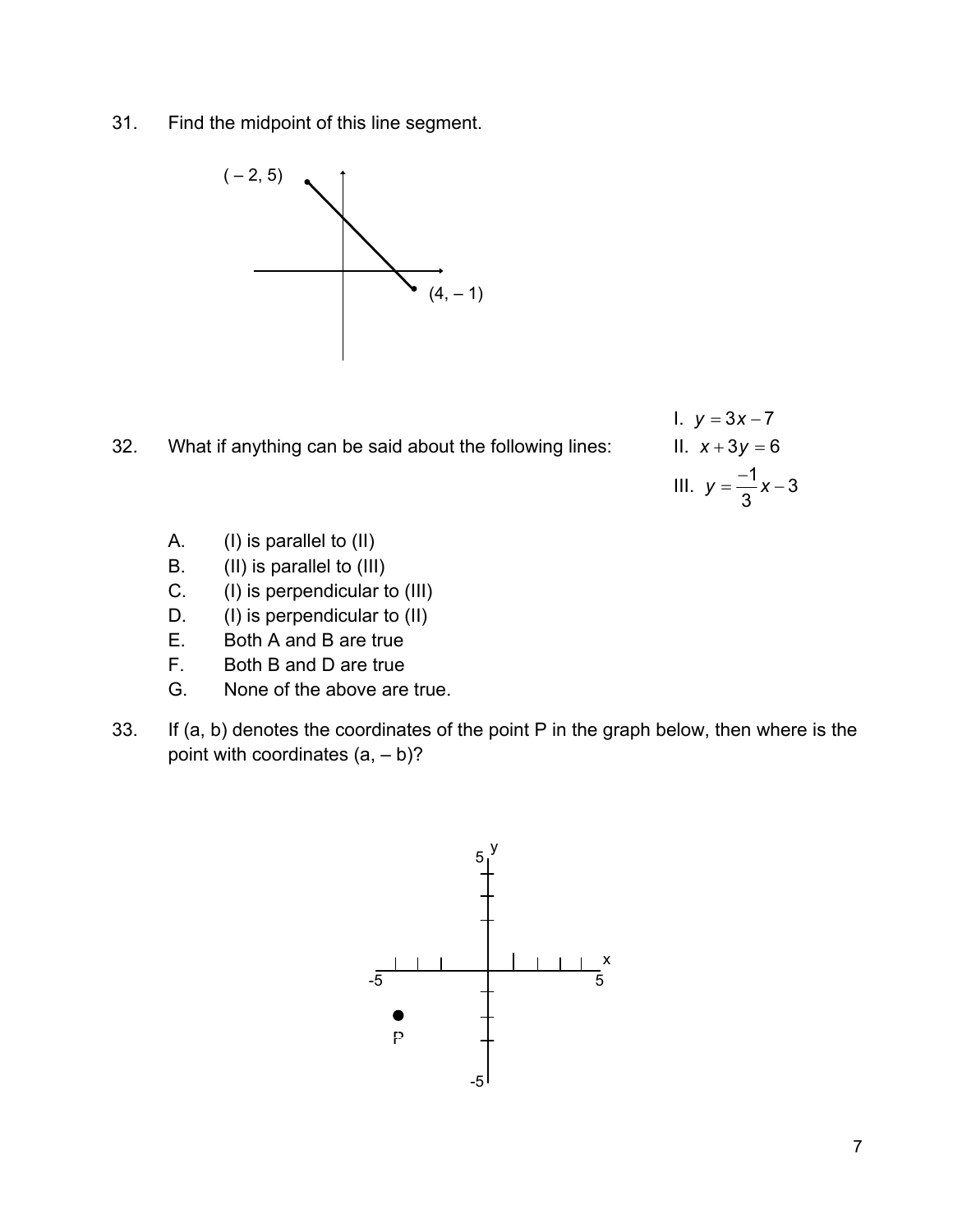34. What is the equation of this line?



- 35. Graph y > 3*x* 2
- 36. Graph  $x + 2y \le 2$
- 37. Where does  $\frac{5}{13}$  graph on this number line?



- 38. Graph the solution set for this inequality: −53 2 ≤ < *x*
- 39. Find the slope of the line passing through the points  $(-2, 3)$  and  $(-5, -1)$ .
- 40. Which line is the graph of  $y = -2x$ ?

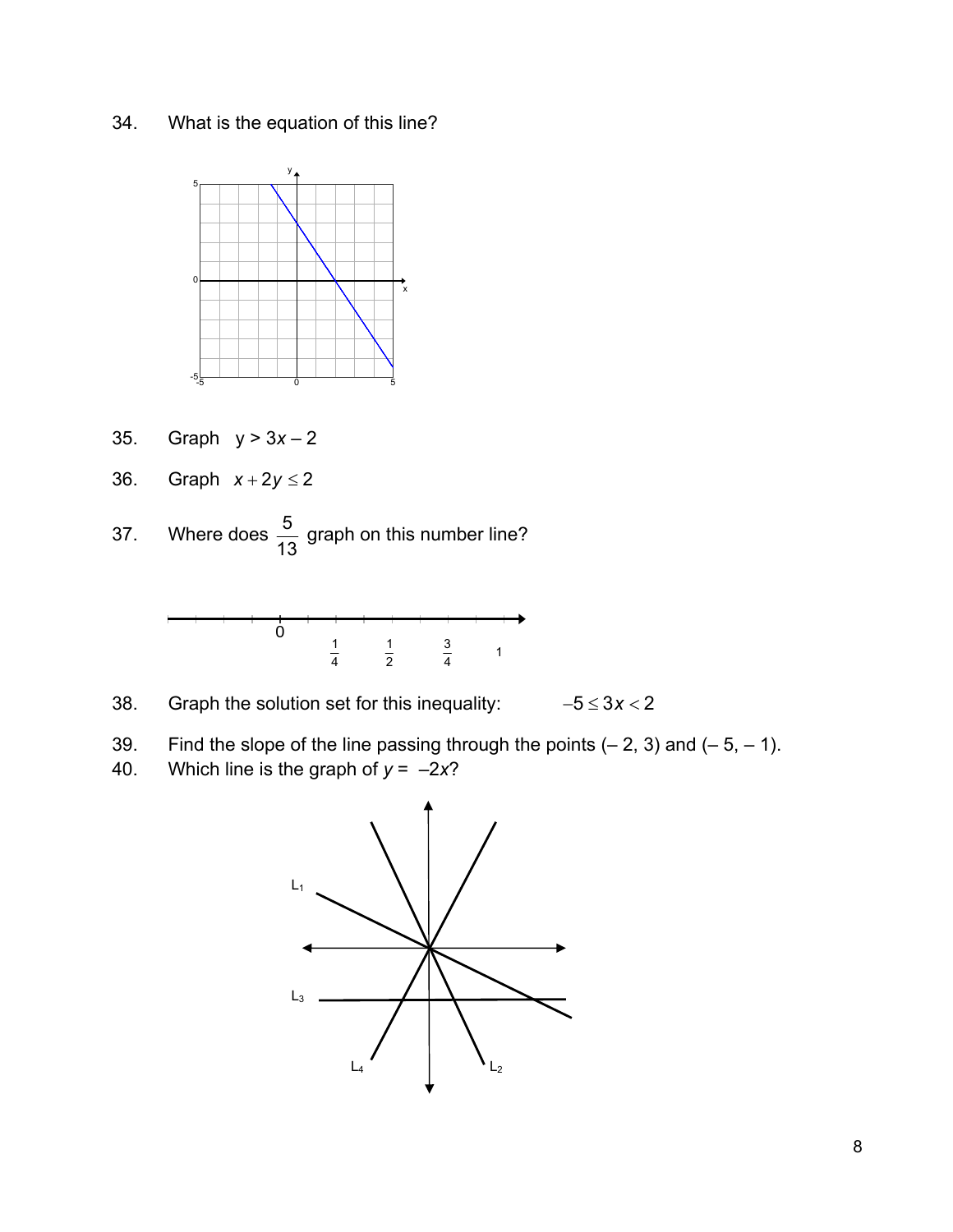Topic VI – Rational Expressions

41. If 
$$
x = 2
$$
 and  $y = -3$ , then 
$$
\frac{xy^2 - 2x}{3x^2 - xy} =
$$

- 42. Simplify:  $\frac{(2x+1)(x-2)}{2}$  $6x + 3$ *x* + 1)(*x x*  $+ 1) (x -$ +
- 43. Simplify:  $2^2 + x - 6$ 2  $x^2 + x$ *x*  $+ x -$ −

44. Simplify: 
$$
\frac{a^2b+ab^2+a^3b^4}{a^2b}
$$

$$
\frac{x^3-3x^2-4x+12}{x-2}
$$

46. Add and simplify:  $\frac{2}{1} + \frac{1}{2}$  $x + 1 \, x - 1$ +  $+1$  x –

45. Find the quotient of the following:

47. Subtract and simplify: 2  $x-3$ *x*  $\frac{2x-1}{x+2} - \frac{2}{x-1}$ 

48. Divide and simplify: 
$$
\frac{x-2y}{2x+2y} \div \frac{xy-2y^2}{x^2-y^2}
$$

Topic VII – Exponents and Square Roots

- 49. Evaluate: 2 6 4 4 50. Evaluate:  $\frac{(3^{\circ})(2^{\circ})(a^{\circ})}{(5)(a^{\circ})(a^{\circ})}$  $3^{3}$  )( 2
	- $(a^{\circ})(3^{\circ})(2^{\circ})$ 5م) ( 50) ( 3 ?? ) ( ?? ) ( 5  $3^2$  )(2 *a a*
- 51. Simplify:  $\sqrt{48}$
- 52. Evaluate:  $2^{-3}$
- 53. Expand:  $(-x^2y^3)^3$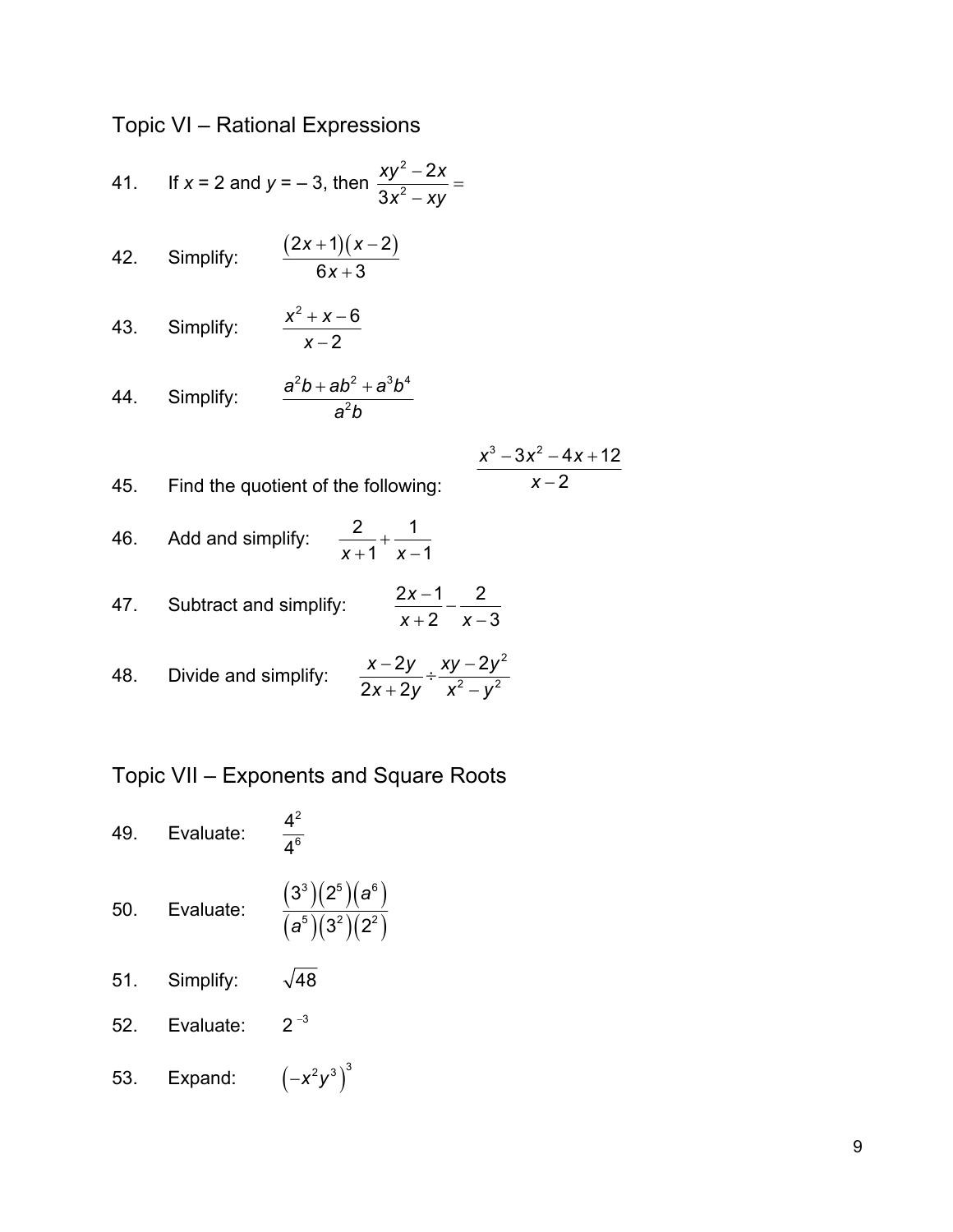54. Multiply: 
$$
(a^2b)(-b^5a^2)
$$

 $(\sqrt{3}-\sqrt{x})$ 2 55. Expand and simplify:

56. If 
$$
x > 0
$$
, then  $\sqrt{14x} \cdot \sqrt{7x^3} =$ 

- 57. Simplify:  $\sqrt{36a^2 + 16b^2}$
- 58. Simplify:  $2\sqrt{8} + \sqrt{32} \sqrt{50}$

59. Simplify and express with positive exponents:

60. Simplify: 
$$
\frac{(7a^2b)(3a^3b)^2}{a^3b^3}
$$

61. Simplify and express with positive exponents:

$$
\frac{x^{-3}y^2z^{-4}}{x^2y^{-2}z^{-5}}
$$

 $3, 2$  $2, -2, -1$ *x y x x y y*

−2, -−

−

| 62. | Simplify and express with positive exponents: $(x^{-7}y^2)(x^4y^{-3})^{-1}$ |          |                                                 |
|-----|-----------------------------------------------------------------------------|----------|-------------------------------------------------|
| 63. | Express the following in scientific notation:                               | a)<br>b) | 2,365,000<br>$-.000456$                         |
| 64. | Express the following in standard notation:                                 | a)<br>b) | $-2.51 \times 10^{4}$<br>$6.156 \times 10^{-2}$ |

## Topic VIII – Geometric Measurement



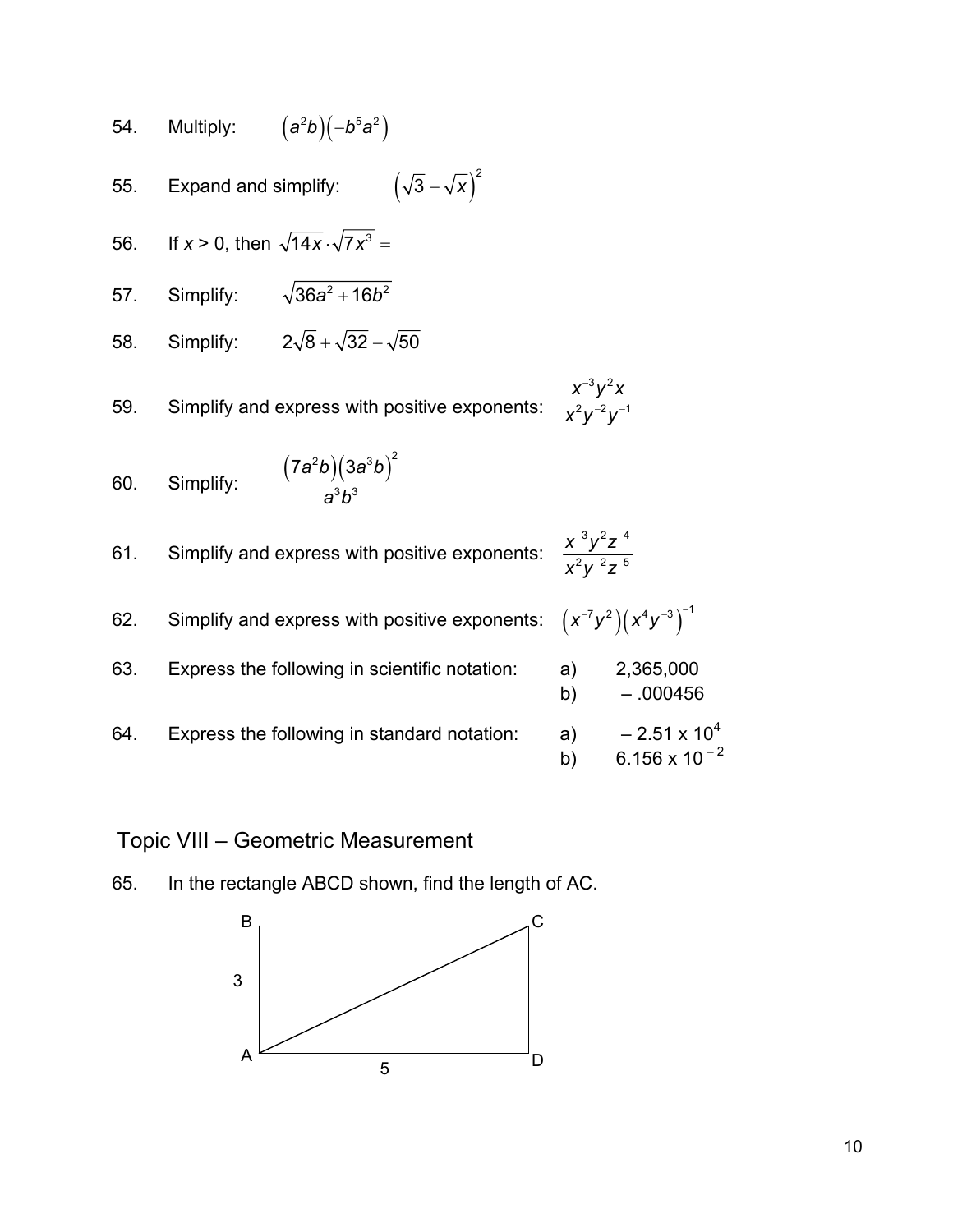66. Find the measure of Θ in the triangle ABC.



67. Find the surface area of the rectangular prism pictured here. Find the volume also.



- 68. The area of a circle is  $\frac{25}{4}$ 4  $\frac{\pi}{\pi}$ . Find the radius of the circle.
- 69. Lines  $L_1$  and  $L_2$  are parallel and AB = EF. What is true about the areas of ABDC and EFHG?



70. Find the measure of angle X. Lines  $m_1$  and  $m_2$  are parallel.

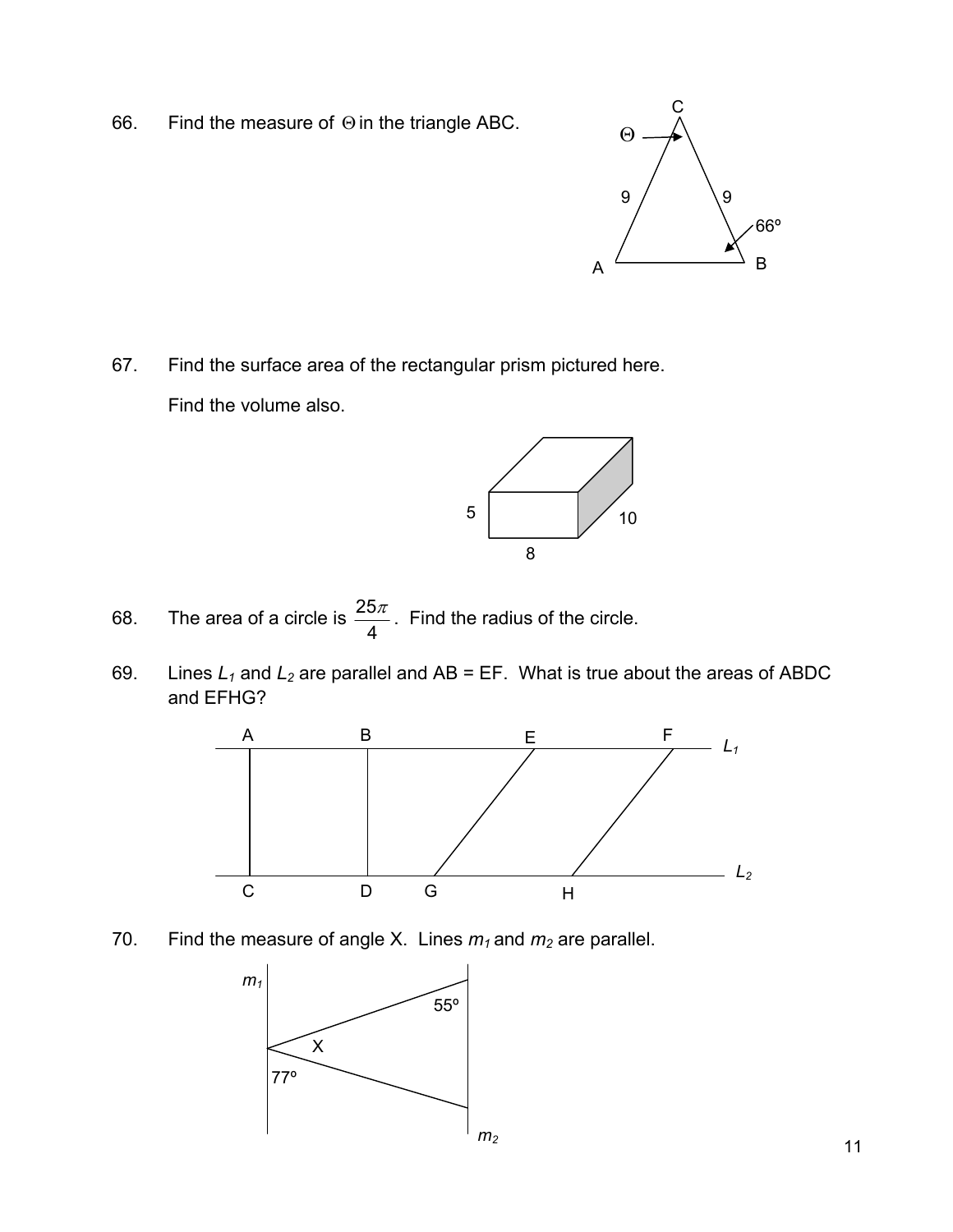71. Find the area of the shaded region.



72. Find the measure of angle A.



73. Find the measure of X in this figure.



74. Find the measure of *x* in this right triangle.



75. Find the length of *x* in this right triangle.

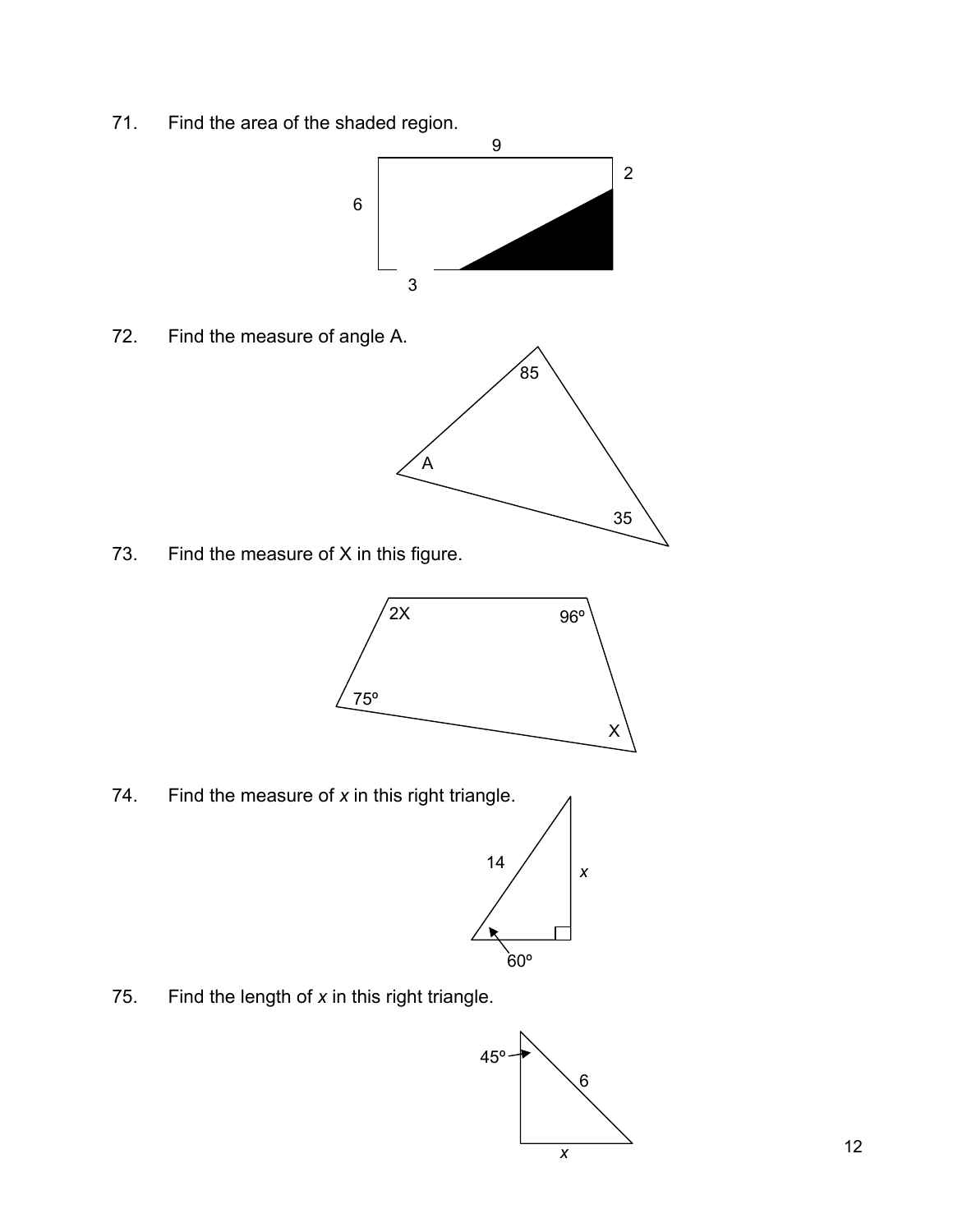76. The radius of the circle is 5. What is the perimeter of the square? What is the area of the square?



77. Find the length of *x* in the figure shown here.



78. These triangles are similar. Find *x*.



79. Find the measure of ∠BEC if ∠CED is a right angle.



9

80. Triangle *ABC* is similar to triangle *DEF*.. Find the length of *DF*.



E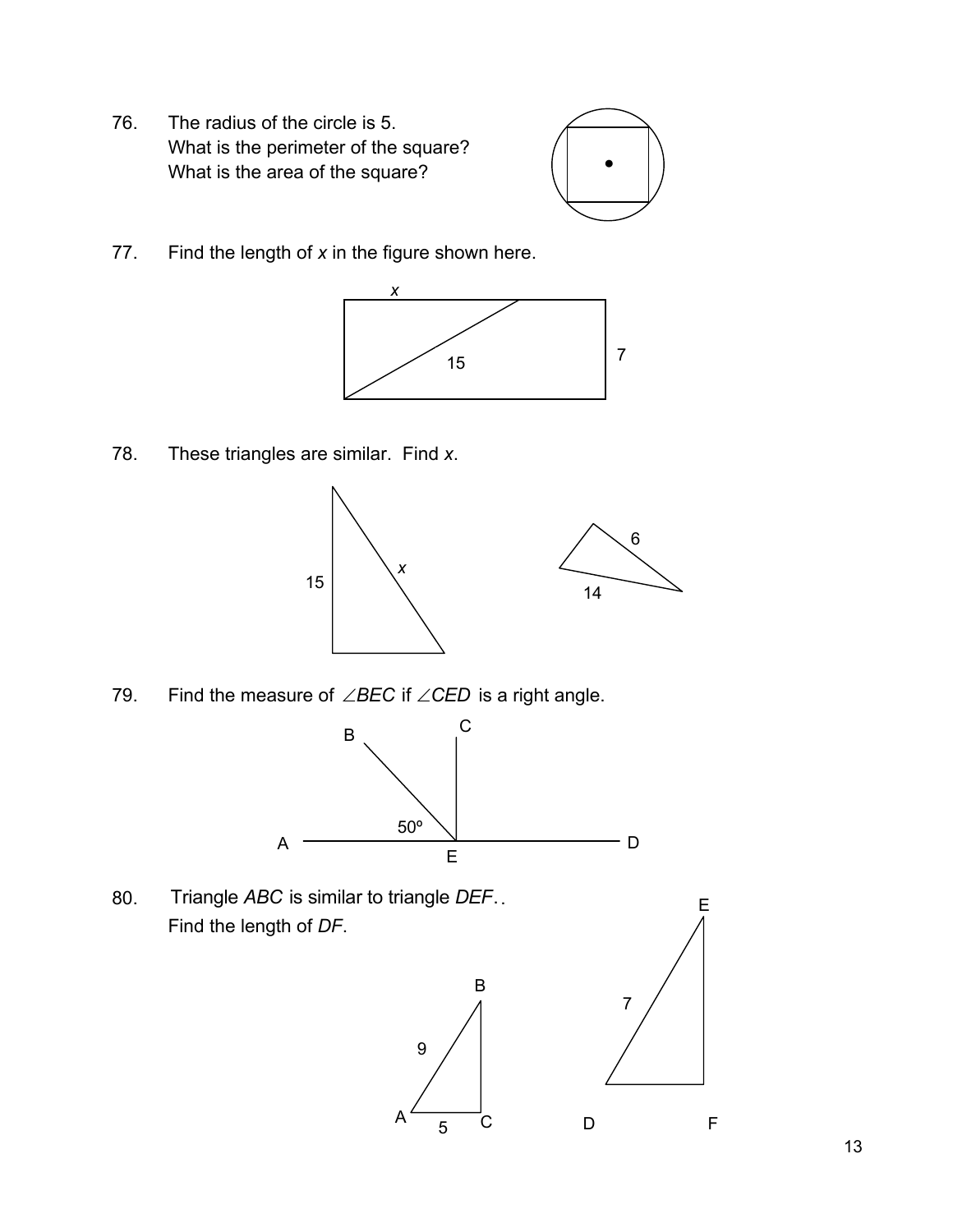#### Topic IX – Word Problems

- 82. The length of a rectangle is 3 times its width plus 3 inches. If the perimeter is 54 inches, how wide is the rectangle?
- 83. An item is sold for \$138. If this price is 15% more than the cost, what is the cost of the item?
- 84. A number is divided by 5 and then multiplied by 7. The result is 14. Find the number.
- 85. Two integers have a sum of 22 and a product of 105. What are the numbers?
- 86. Ruth has \$1.15 in change consisting of only nickels and dimes. If she has 15 coins altogether, how many nickels and how many dimes does she have?
- 87. A triangle has an area of 16. If its base is half of its height, what is the base of the triangle?
- 88. \$9000 is invested in two accounts. Account A pays 4% annual interest and account B pays 6% annual interest. In one year a total of \$383 is earned in interest. How much was invested in each account?
- 89. The sum of three consecutive integers is 24. Find the numbers.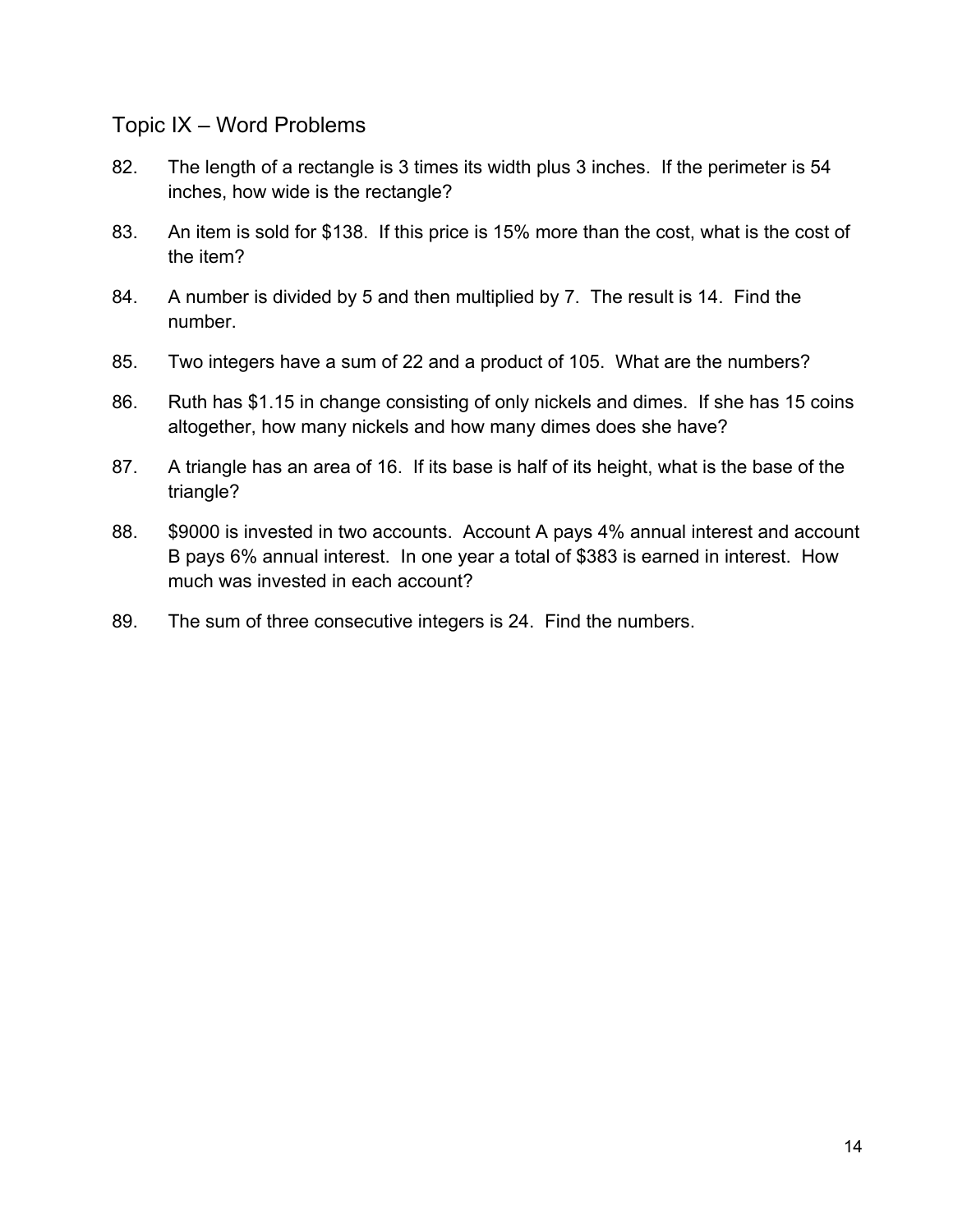# **Answers to the EGAD Sample Diagnostic Test**

| 1.  | .46 and .467                        |
|-----|-------------------------------------|
| 2.  | $\frac{1}{8}$                       |
| 3.  | 5.167                               |
| 4.  | $2^{16}$                            |
| 5.  | 10a $^3b^5-55$ a $^2b^2+15$ a $b^2$ |
| 6.  | $(3a+5b)(3a-5b)$                    |
| 7.  | $x = -6, x = \frac{5}{2}$           |
| 8.  | - 74                                |
| 9.  | $4x^2 - 20xy + 25y^2$               |
|     | 10. $(3a+2)(a-3)$                   |
|     | 11. $m^2 + 2m + 2$                  |
|     | 12. $-2wv - 7w + 4v - 4$            |
|     | 13. $3ab^2z^2(5a^2z^3-3b+8abz)$     |
| 14. | $x = -7$                            |
|     | 15. $x = \frac{3a + c}{2}$          |
|     | 16. $x = 8$                         |
|     | 17. $x = -1, y = -2$                |
|     | 18. $x = 3, y = -2$                 |
| 19. | $x > -\frac{4}{7}$                  |
|     | 20. $x = 5$                         |
|     | 21. $x = -5, x = \frac{3}{2}$       |
|     | 22. $x = 0, x = \frac{5}{4}$        |
|     | 23. $x = \frac{3}{2}, x = 2$        |
| 24. | $x = 2 \pm \sqrt{2}$                |
|     | 25. $x = 0, x = -6$                 |
| 26. | OMIT $x = \pm 2, \pm i\sqrt{3}$     |
|     | 27. $x = 2, x = 3$                  |



$$
29. \t[-6, -2)
$$
  
30.

28.



31. 
$$
(1, 2)
$$

\n32. F

\n33.



34. 
$$
y = -\frac{3}{2}x + 3
$$
 or  $3x + 2y = 6$   
35.

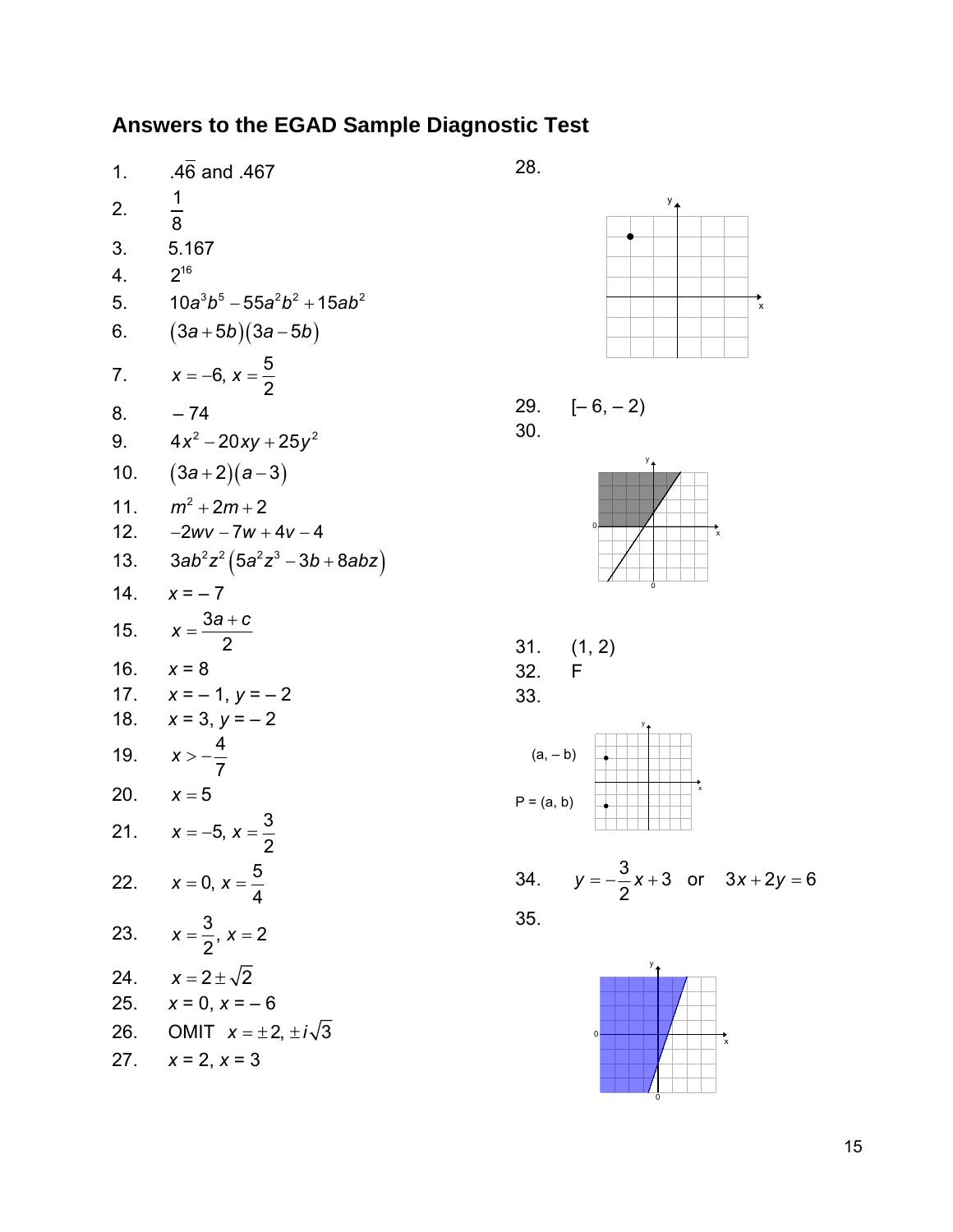

37.



$$
38.
$$



 $\frac{5}{3}$   $\frac{2}{3}$ 

- 39. <sup>4</sup>  $\frac{4}{3}$
- 40. L<sub>2</sub> 41.  $\frac{7}{9}$ 9 42.  $\frac{x-2}{2}$ 3 *x* − 43. *x* + 3 44.  $1 + \frac{b}{-} + ab^3$ *a*  $+$   $+$ 45.  $x^2 - x - 6$

46. 
$$
\frac{3x-1}{(x+1)(x-1)}
$$

47. 
$$
\frac{2x^2-9x-1}{(x+2)(x-3)}
$$
  
\n48. 
$$
\frac{x-y}{2}
$$
  
\n49. 
$$
\frac{1}{4^4}
$$
  
\n50. 24a  
\n51. 
$$
4\sqrt{3}
$$
  
\n52. 
$$
\frac{1}{8}
$$
  
\n53. 
$$
-x^6y^9
$$
  
\n54. 
$$
-a^4b^6
$$
  
\n55. 
$$
3-2\sqrt{3x}+x
$$
  
\n56. 
$$
7x^2\sqrt{2}
$$
  
\n57. 
$$
2\sqrt{9a^2+4b^2}
$$
  
\n58. 
$$
3\sqrt{2}
$$
  
\n59. 
$$
\frac{y^5}{x^4}
$$
  
\n60. 
$$
63a^5
$$
  
\n61. 
$$
\frac{y^4z}{x^5}
$$
  
\n62. 
$$
\frac{y^5}{x^{11}}
$$
  
\n63. a) 2.365 x 10<sup>6</sup>  
\nb) -4.56 x 10<sup>-4</sup>  
\n64. a) -25,000  
\nb) .06156  
\n65. 
$$
\sqrt{34}
$$
  
\n66. 48<sup>o</sup>  
\n67. Surface area: 340 square units  
\nVolume: 400 cubic units  
\n68. 
$$
\frac{5}{2}
$$
  
\n69. They are equal.  
\n70. 48<sup>o</sup>  
\n71. 12 square units

72. 60º

73. 63º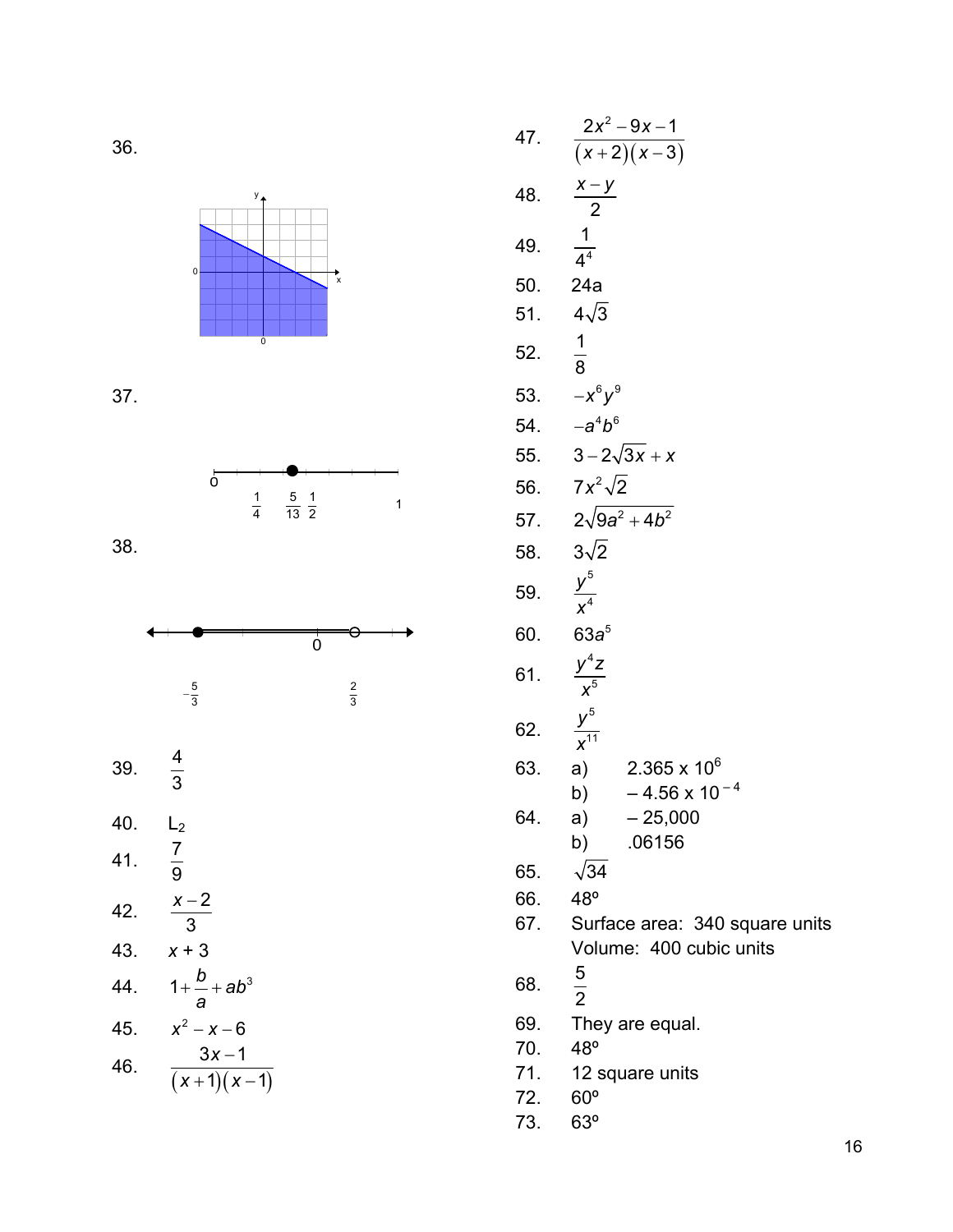| 74. | $7\sqrt{3}$                   |
|-----|-------------------------------|
| 75. | $3\sqrt{2}$                   |
| 76. | Perimeter: $20\sqrt{2}$ units |
|     | Area: 50 square units         |
| 77. | $4\sqrt{11}$                  |
| 78. | 35                            |
| 79. | 40°                           |
| 80. | 35<br>9                       |
|     |                               |

- 81. (7, 8)
- 82. 6 inches
- 83. \$120
- 84. 10
- 85. 7 and 15
- 86. 7 nickels and 8 dimes
- 87. 4
- 88. \$7850 in account A \$1150 in account B
- 89. 7, 8, 9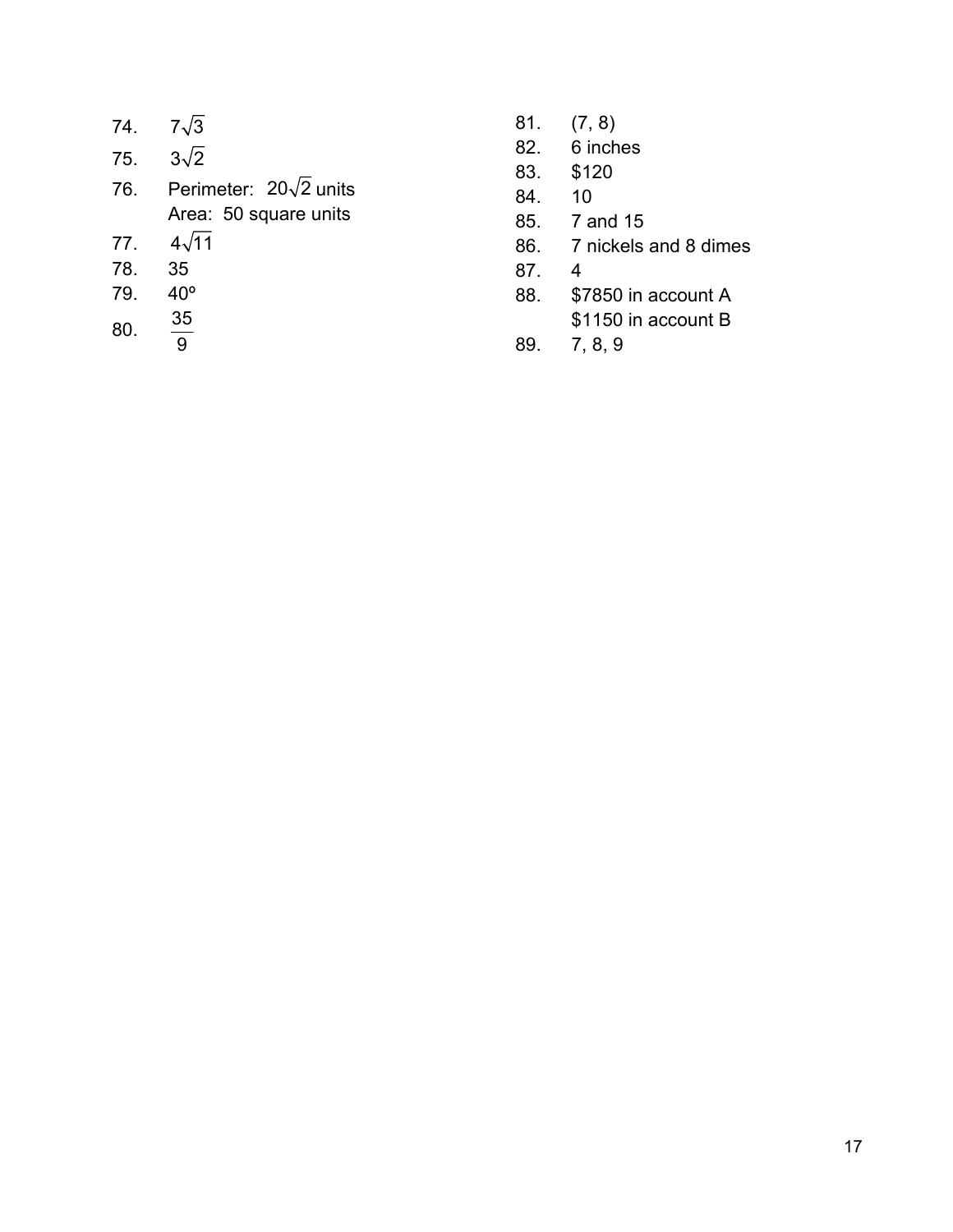# **Intermediate Algebra Diagnostic Test (IAD)**

The Intermediate Algebra Diagnostic Test (IAD) is required in order to stay in these Math classes: Math 17, 24, 26A, 29, 107A, and Statistics 1.

The IAD has 45 multiple choice questions. The test time is 60 minutes. NO CALCULATORS are allowed.

| For this Math course: | If your score is | Then                                     |
|-----------------------|------------------|------------------------------------------|
| Math 17 or 107A       | 8 or less        | Take LS 7AB or LS 10                     |
|                       | 9 to 14          | Take Math 9                              |
|                       | 15 to 23         | Take Math 9 or Math 11                   |
|                       | 24 to 28         | <b>Advisory qualification for course</b> |
|                       | 29 or more       | <b>Qualifies for course</b>              |
| Math 24, 26A, 29      | 8 or less        | Take LS 7AB or LS10                      |
| Stats 1               | 9 to 14          | Take Math 9                              |
|                       | 15 to 26         | Take Math 11                             |
|                       | 27 to 31         | Advisory qualification for course        |
|                       | 32 or more       | <b>Qualifies for course</b>              |

What score do you need?

The following is a list of topics covered on the IAD. That is followed by an IAD Sample Test with answers which has problems in the same order as the topics list. If you find a section difficult, use the IAD Study Topics list to help you find a similar section in an Intermediate Algebra textbook. Read and work problems in the text until you understand how to do these problems. You may also find it helpful to do the Elementary Algebra Diagnostic (with Geometry) Test (EGAD) Sample Test as well.

## **Study Guide: Intermediate Algebra Diagnostic Test**

Topic I – Elementary Operations

 Simplification of algebraic expressions Laws of Exponents with positive integral exponents Scientific notation Absolute Value

Topic II – Rational Expressions

 Simplification, addition, subtraction, multiplication, division or rational expressions Complex rational expressions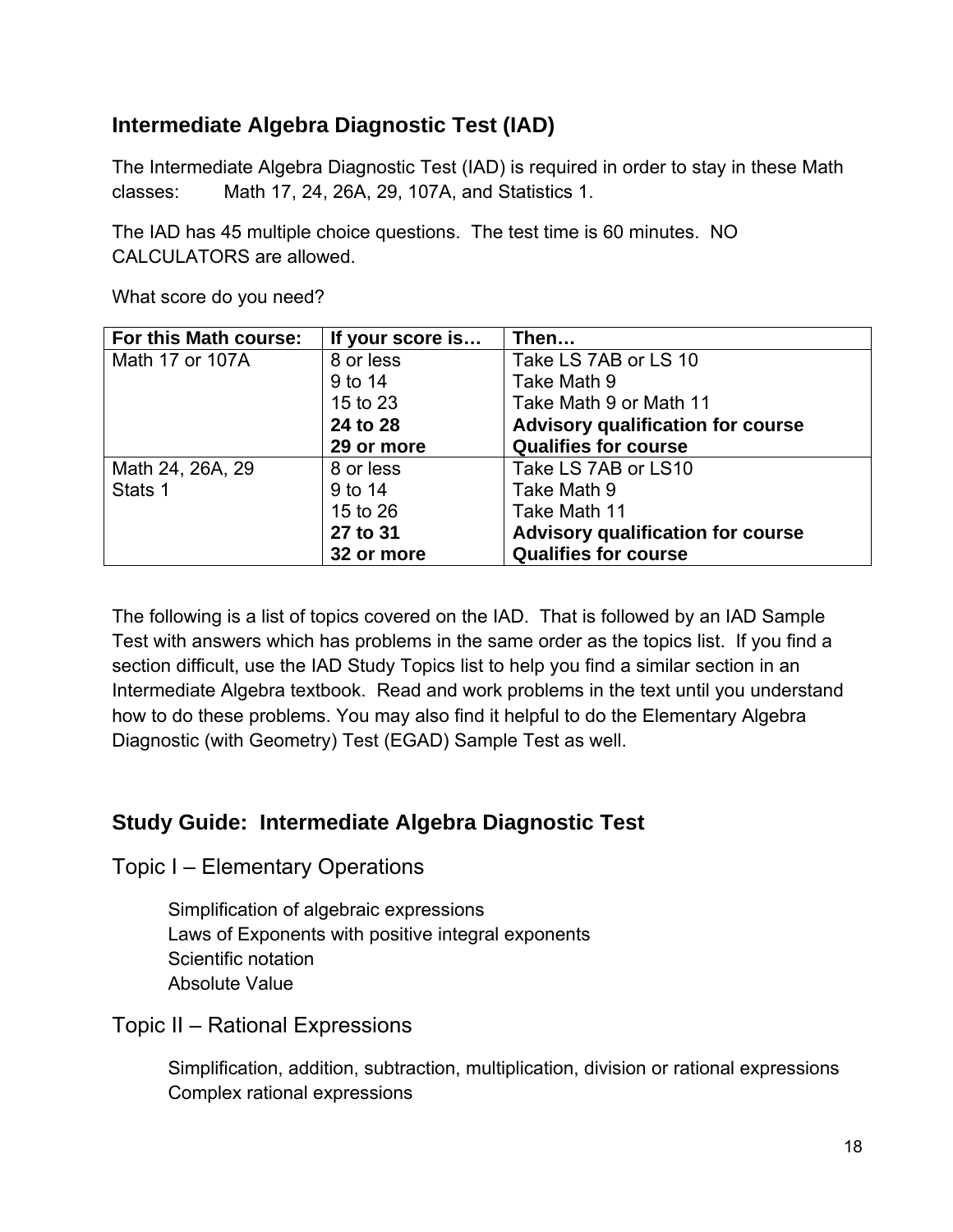#### Topic III – Exponents and Radicals

 Laws of exponents with rational and literal exponents Numerical and algebraic calculations with rational exponents and radicals Factorization and simplification of algebraic expressions with rational and literal exponents and radicals Rationalization techniques

#### Topic IV – Linear Equations and Inequalities

 Solution on one and two linear equations Solution of equations reducible to a linear equation Solution of linear equalities

#### Topic V – Quadratic Polynomials, Equations, and Inequalities

 Polynomial algebra **Factorization**  Completing the square Solution of quadratic equations by factoring and the quadratic formula Solution of quadratic inequalities Complex numbers

#### Topic VI – Graphing and Geometry

 Points in the coordinate plane Distance in the coordinate plane Slope and intercepts and quadratic equations Graphs of linear and quadratic equations

#### Topic VII – Logarithms and Functions

Numerical and literal function evaluation Definition and rules of logarithms Logarithmic and exponential equations

#### Topic VIII – Word Problems

Problems involving percents, average, ratio, and proportions Problems leading to linear and quadratic equations Problems from geometry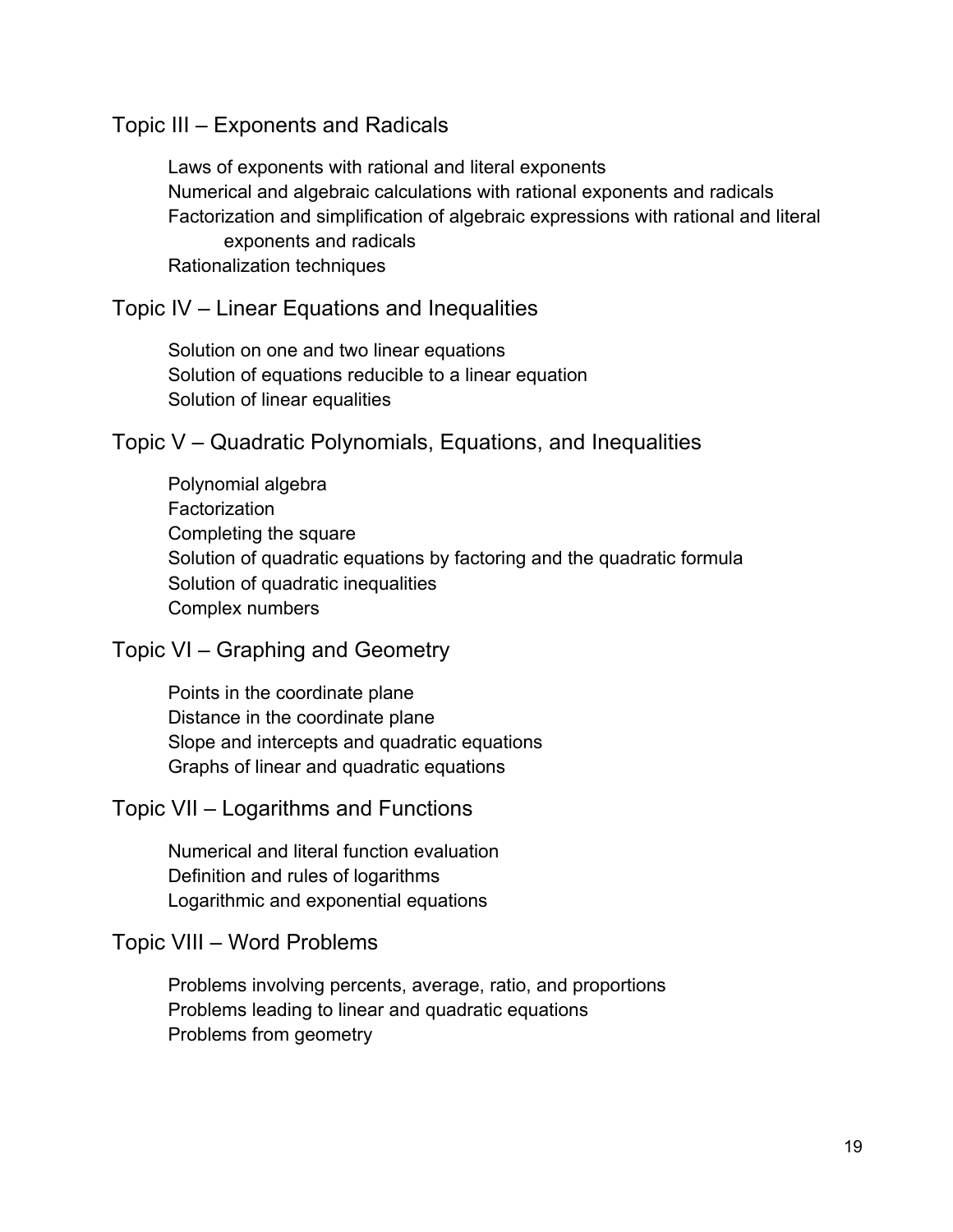# **Intermediate Algebra Diagnostic Sample Test Questions**

# Topic I—Elementary Operations

| $1_{\cdot}$                                                                  | Express in scientific notation:                                     | $(5.7 \times 10^{6})$ $(2.3 \times 10^{-3})$             |  |
|------------------------------------------------------------------------------|---------------------------------------------------------------------|----------------------------------------------------------|--|
| 2.                                                                           | Express in scientific notation:                                     | $3.81 \times 10^{-5}$<br>$\frac{1}{1.05 \times 10^{-7}}$ |  |
| 3.                                                                           | Simplify: $\frac{4}{x} \cdot \frac{x^2y^3}{24} \cdot \frac{9}{y^4}$ |                                                          |  |
|                                                                              | 4. Add and simplify: $2[(y-x)-5]-3[4-(x-y)]$                        |                                                          |  |
| 5. If $x = (-1)$ and $a = 2$ , then $\frac{(x^3)^{-1} \cdot a^4}{2^2 x^2} =$ |                                                                     |                                                          |  |
|                                                                              | 6. If $a = -3$ , evaluate: $ 1-a -2 a+2 +1$                         |                                                          |  |
|                                                                              | <b>Topic II – Rational Expressions</b>                              |                                                          |  |

7. Add and simplify:  $\frac{xy^2 - x^2y}{xy + y^2} + 2x$  $\frac{-x^2y}{2}$ + +

8. Add and simplify: 
$$
\frac{xy^3}{y-x} + \frac{y^5 + xy^4}{xy + y}
$$

9. Simplify: 
$$
\frac{y-x}{(2+2x^2)} \cdot \frac{4x^2}{(x^2-y^2)}
$$

10. Simplify: 
$$
\frac{1}{x+2} - \frac{x+3}{x^2+3x+2} + \frac{3x-1}{x^2-1}
$$

11. Simplify: 
$$
\frac{\left(\frac{3}{y} + \frac{1}{4}\right)}{\left(y - \frac{1}{4y}\right)}
$$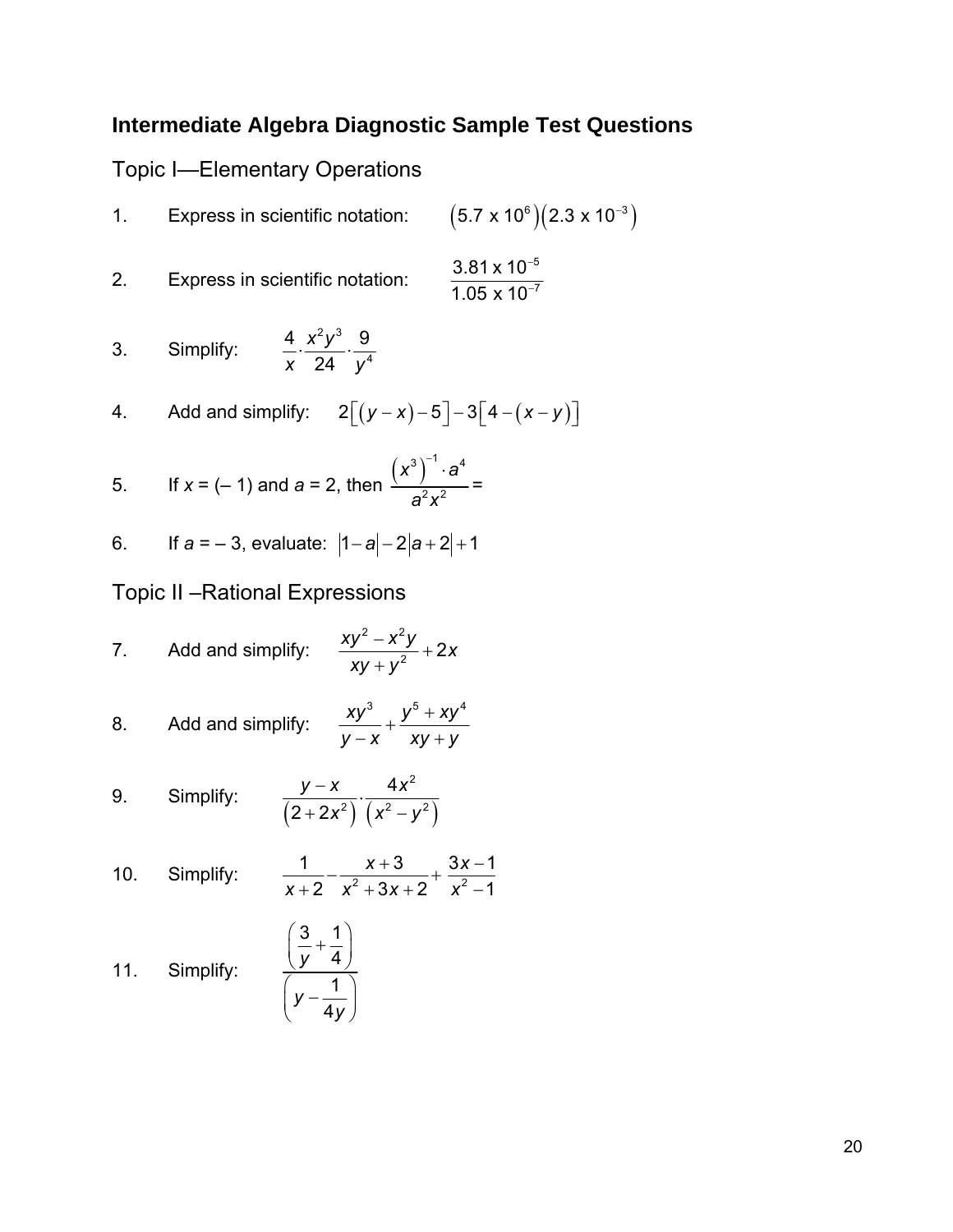12. Simplify: 
$$
\frac{\left(\frac{-1}{x+1} + \frac{x}{2}\right)}{\left(\frac{1}{x+1} - \frac{3}{x}\right)}
$$

# Topic III – Exponents and Radicals

Assume all variables are positive real numbers

| 13. | Evaluate:                                          | $8^{-2/3}$                                                       |                                   |
|-----|----------------------------------------------------|------------------------------------------------------------------|-----------------------------------|
|     | 14. Simplify: $\sqrt{10} \cdot \sqrt{20}$          |                                                                  |                                   |
|     | 15. Simplify:                                      | $\sqrt{16x^2+24y^2+36z^2}$                                       |                                   |
|     | 16. Simplify:                                      | $\frac{(3ab^{\frac{1}{2}})(4a^2b)^{-2}}{ab^{\frac{3}{2}}}$       |                                   |
|     |                                                    | 17. Simplify: $(x^{-3}y^2)^2(x^{-6}y^2)^{-2}$                    |                                   |
|     | 18. Simplify:                                      | $\sqrt{8a^3} + a\sqrt{32a} + \sqrt[3]{16a^3}$                    |                                   |
|     | 19. Simplify:                                      | $\left(\frac{4^3 x^{3/2} y^{4/3}}{16 x^{7/2} y^2}\right)^{-1/2}$ |                                   |
|     | 20. Simplify:                                      | $\frac{a^{3x+2}}{a^{4-x}}$                                       |                                   |
|     | 21. Simplify: $\frac{z^2x^{-4}y^3}{y^{-2}zx^{-2}}$ |                                                                  |                                   |
|     |                                                    | 22. Express without radical signs:                               | $\sqrt[3]{x^2} \cdot \sqrt[5]{x}$ |
|     |                                                    | 23. Express without radical signs:                               | $\sqrt{\sqrt[3]{z^7}}$            |
|     | 24. Solve for y: $2x = \frac{5 - 3y}{4}$           |                                                                  |                                   |
|     |                                                    |                                                                  |                                   |

25. Simplify: 
$$
\frac{10^x}{2^x}
$$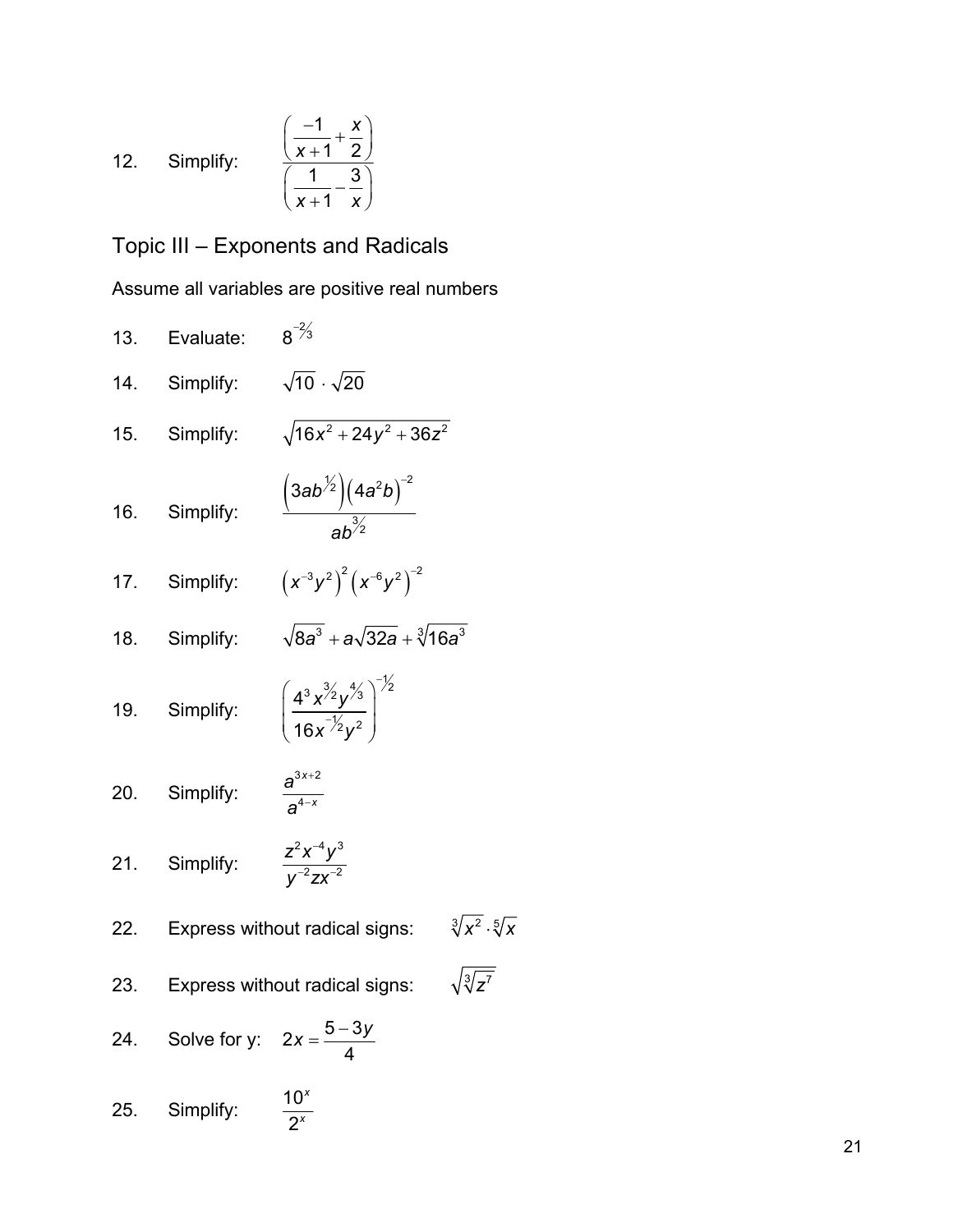26. Rationalize the denominator: <sup>2</sup>  $\frac{2}{\sqrt{3}-\sqrt{7}}$ 

Topic IV – Linear Equations and Inequalities

- 27. Solve this system of equations:  $\frac{1}{2}x + 3y = -5$ 2  $5x - 2y = 1$ *x* + 3*y x* – 2*y*  $\sqrt{2}$ 4  $\frac{1}{2}x + 3y = \begin{vmatrix} 5x - 2y \end{vmatrix}$
- 28. Solve this system of equations:  $2x + 3y = 22$ *x* = 5*y*
- 29. Solve for *x*:  $2 \sqrt{1 x} = -3$
- 30. Solve for  $m: 17 9m > -4(m+5)$
- 31. Solve for *x*:  $3(5-4x)-(3-7x)=-(2+9x)$

Topic V – Quadratic Polynomials, Equations, and Inequalities

- 32. Multiply:  $(x^2-5x)(4x^2-3x+2)$
- 33. Factor: 4a<sup>2</sup> − 9a<sup>2</sup>b<sup>4</sup>
- 34. Solve for *x*:  $x^2 + \frac{5}{2}x = \frac{3}{2}$  $2^{\degree}$  2  $x^2 + \frac{3}{2}x =$
- 35. Solve for *x*:  $x^4 + x^2 2 = 0$
- 36. If you solve this equation by completing the square, what do you add to each side of the equation?  $x^2 + 3x = 4$
- 37. Solve for *x*:  $2x^2 + 4x + 1 = 0$

OMIT 38. Solve for *t*:  $t - 6t^{\frac{1}{2}} + 5 = 0$ 

- OMIT 39. Solve for *a*:  $\sqrt{2a-5} \sqrt{a-2} = 2$
- 40. Simplify:  $\frac{i}{2-5}$ − *i*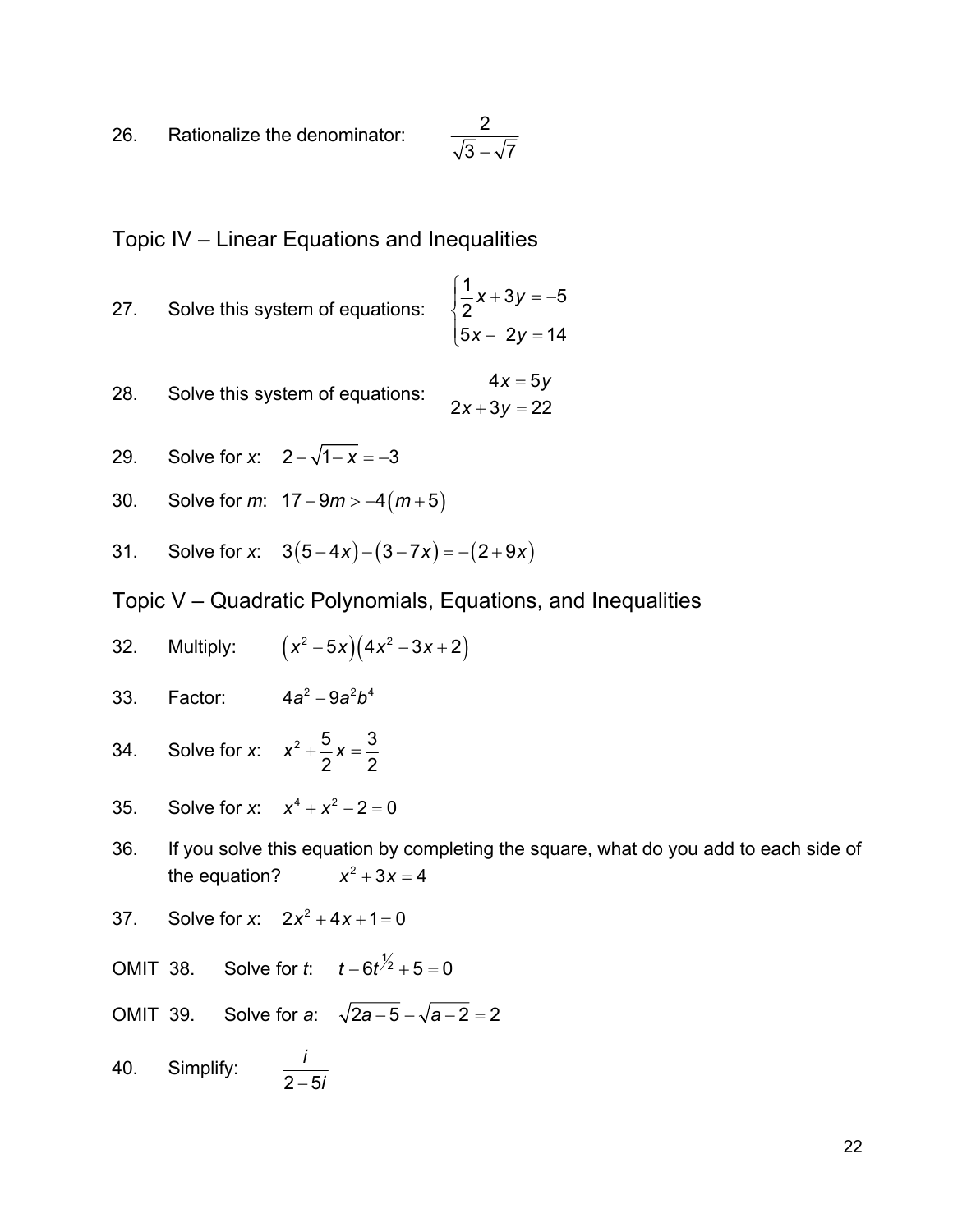- 41. Solve for *z*:  $3z^2 4z + 2 = 0$
- 42. Solve for *a*:  $3 \frac{1}{1 + 2a} = \frac{1}{a 1}$
- 43. For what values of *m* is  $(2m-1)(m-5) > 0$ ?
- Topic VI Graphing and Geometry
- 44. Find the equation of the line which passes through the points  $(1, 3)$  and  $(7, -2)$ .
- 45. Find the equation of the line with a slope of 3 which passes through the point  $(0, -2)$
- 46. Find the distance between points A and B in the graph shown below.



- 47. What is the midpoint between the points  $(-5, 3)$  and  $(7, -2)$
- 48. Find the quadratic function whose graph is shown in the figure below.

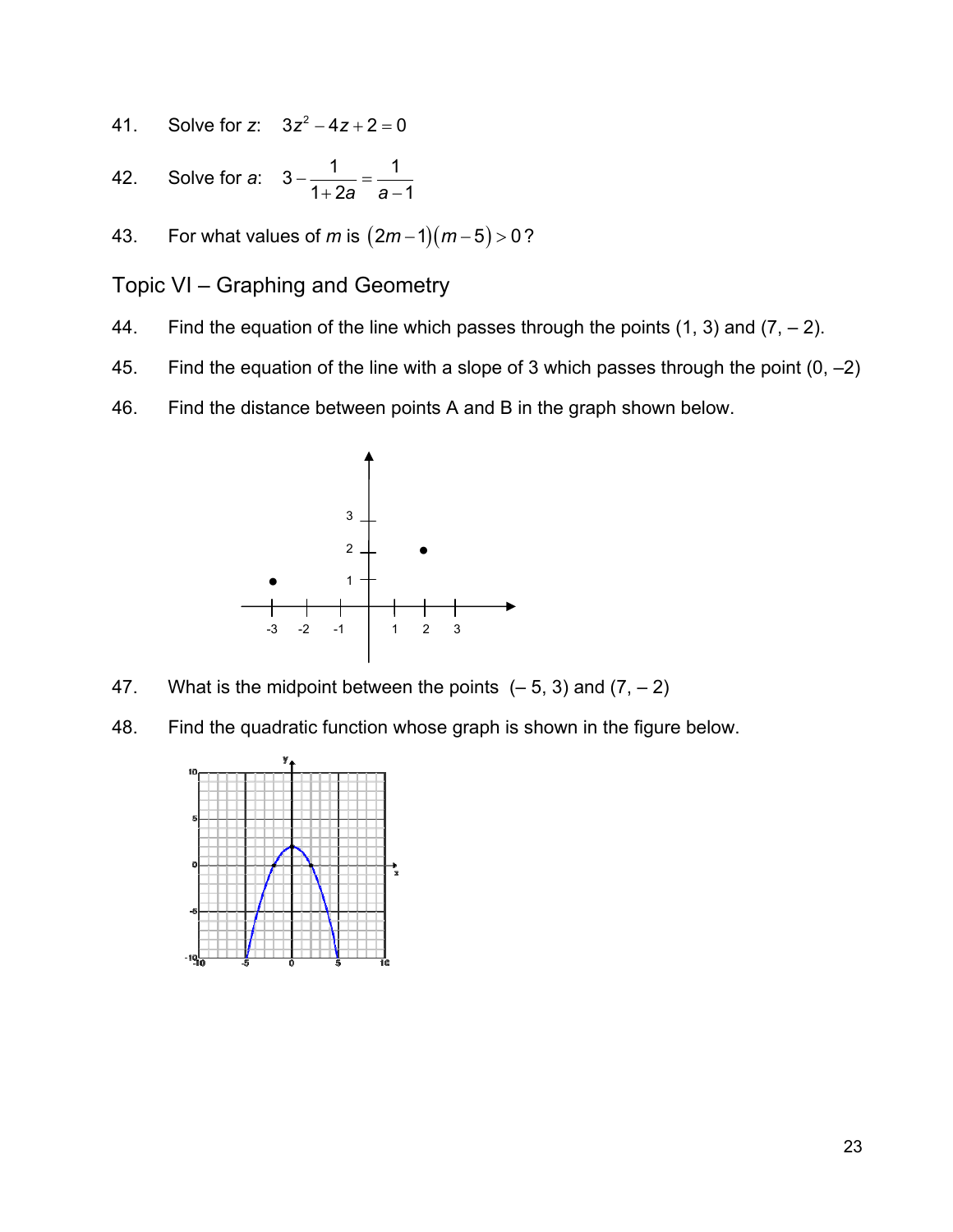49. Find the slope of the line, *L*, shown in the figure below.



- 50. Graph the equation:  $y = 4$
- 51. Graph the equation:  $3x 4y 5 = 0$
- 52. Graph the equation:  $y = 2x^2 1$
- 53. OMIT
- 54. Find the value of *x*:



- 55. OMIT
- 56. OMIT
- 57. OMIT
- 58. OMIT
- 59. OMIT
- 60. OMIT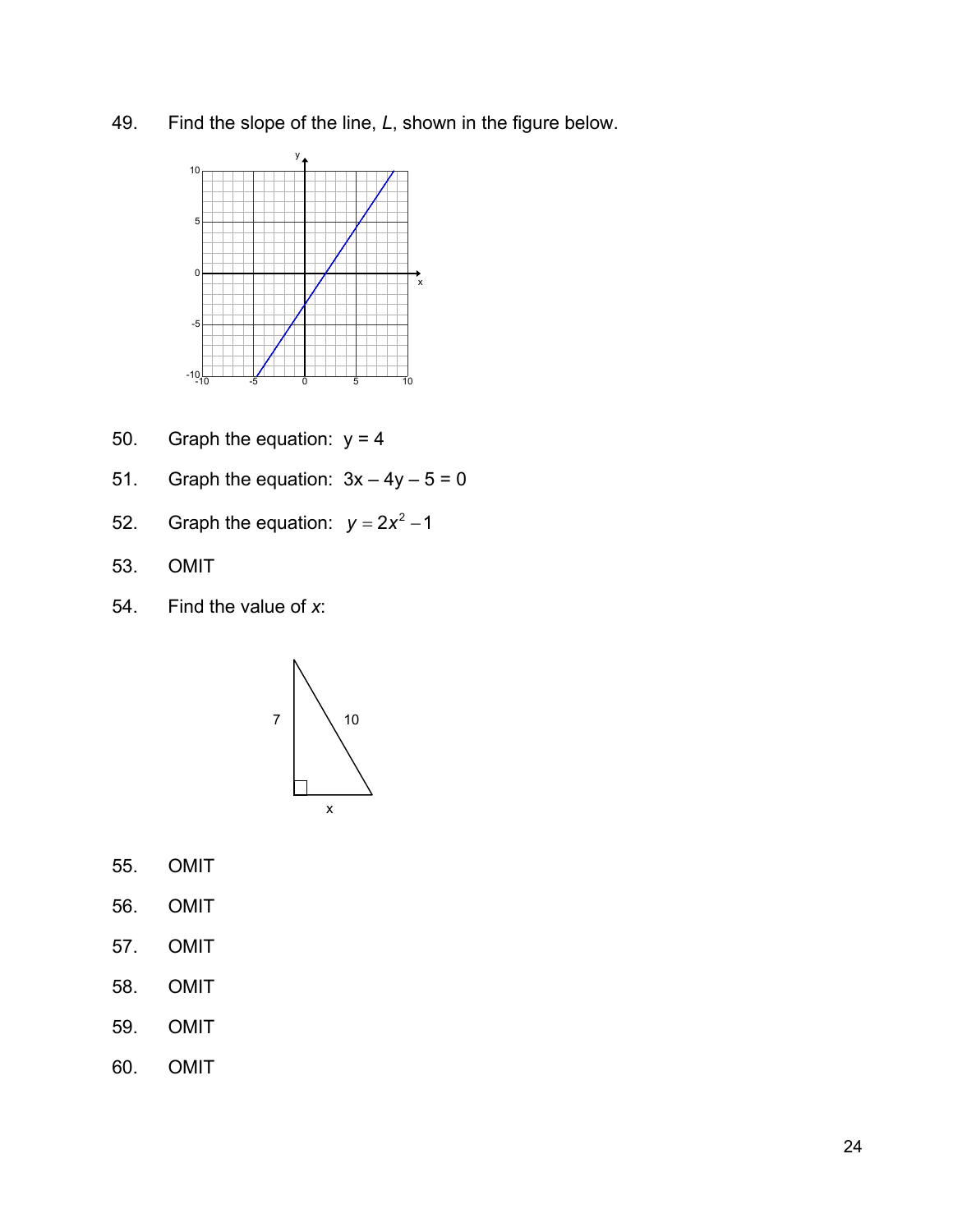Topic VII – Logarithms and Functions

61. If 
$$
f(x) = 3x^2 - 4x + 5
$$
, then  $f(u-2) =$ 

62. If 
$$
f(h) = h + \frac{3}{h} + 2
$$
, find  $f(-3)$ .

- 63. Write  $\log_b a = x$  in exponential form.
- 64. Solve for *x*:  $4^{3x} = 16$
- 65. Solve for *x*:  $log_x 125 = 3$
- 66. Evaluate:  $log_{64} 16$
- 67. Solve for *x*:  $log_5(2x+5) = 3$
- 68. Solve for *x*:  $log_2 x + log_2 (x 7) = 3$
- 69. Simplify:  $log_5 25 log_4 \frac{1}{16} log_7 7 =$

#### Topic VIII – Word Problems

- 70. You can exchange \$2.00 for £1.7. How many pounds  $(E)$  can you get for \$15?
- 71. The side of a square is doubled. How much does the area change?
- 72. If 73% of a number is 365, what is the number?
- 73. 10 is to 28 as 35 is to what number?
- 74. The product of two numbers is 48. Their sum is 13. What are the numbers?
- 75. A rectangle has an area of 40 and a perimeter of 26. What are the dimensions of the rectangle?
- 76. Five times a positive number is equal to the difference of the square of that number and 36. What is the number?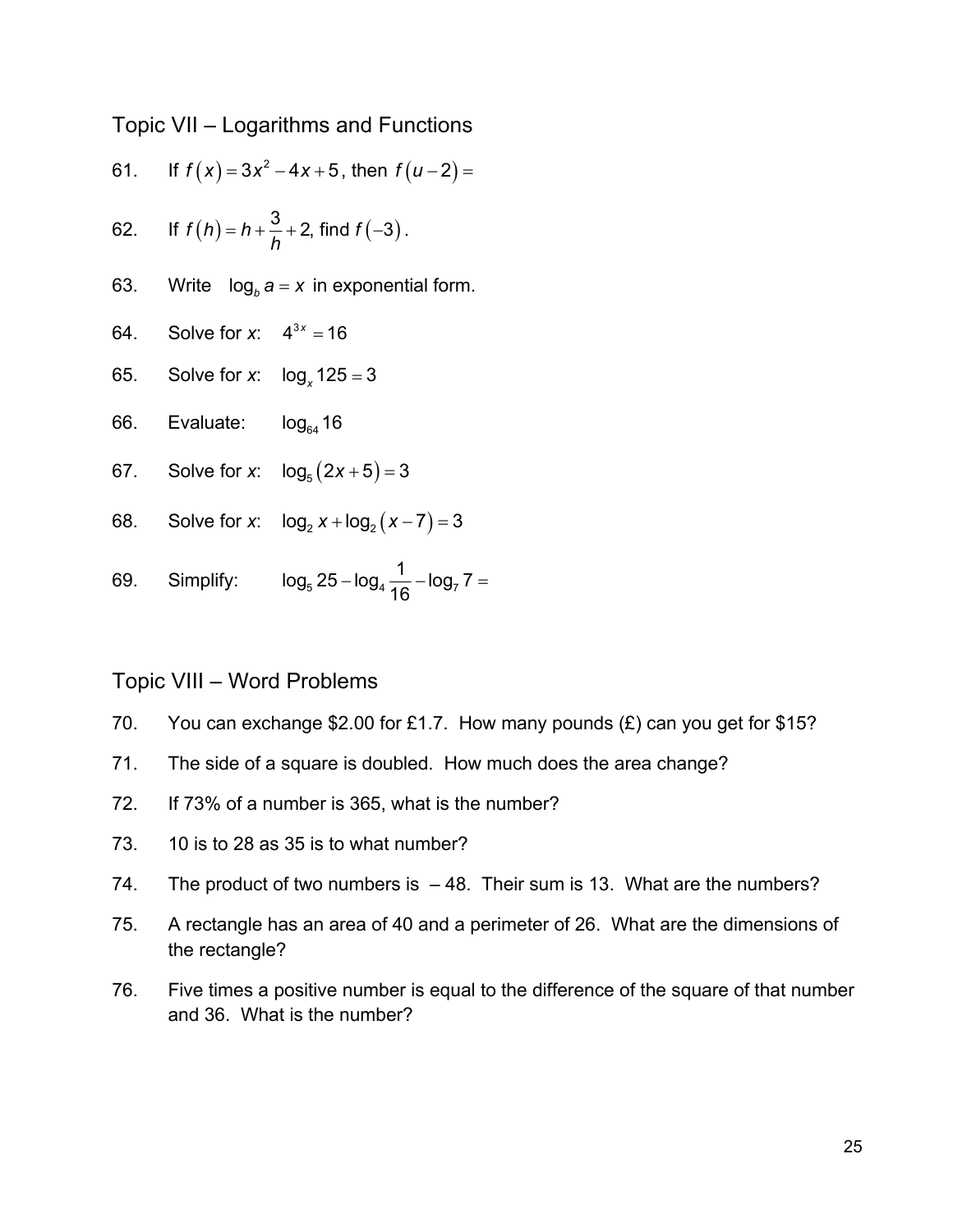# **Answers to the Intermediate Algebra Sample Test**

| 1.  | $1.3 \times 10^{4}$                    |
|-----|----------------------------------------|
| 2.  | $3.63 \times 10^{2}$                   |
| 3.  | 3x<br>$\overline{2y}$                  |
| 4.  | $x - y - 22$                           |
| 5.  | $-4$                                   |
| 6.  | 3                                      |
| 7.  | $x^2 + 3xy$<br>$X + Y$                 |
| 8.  | $xy^3 + y^5$<br>$\frac{1}{(y-x)(x+1)}$ |
| 9.  | $\frac{-2x^2}{(1+x^2)(x+y)}$           |
| 10. | $\frac{3x}{x^2 + x - 2}$               |
| 11. | $\frac{12+y}{4y^2-1}$                  |
| 12. | $\frac{-x(x+2)(x-1)}{2(2x+3)}$         |
| 13. | $\frac{1}{4}$                          |
| 14. | $10\sqrt{2}$                           |
| 15. | $2\sqrt{4x^2+6y^2+9z^2}$               |
| 16. | $\frac{3}{16a^4b^3}$                   |
| 17. | $x^6$                                  |
| 18. | 6a $\sqrt{2a}$ + 2a $\sqrt[3]{2}$      |
| 19. | $y^{\frac{1}{3}}$<br>$\overline{2x}$   |
| 20. | $a^{4x-2}$                             |
| 21. | $\frac{zy^5}{x^2}$                     |

| 22. | $x^{2/3} \cdot x^{1/5} = x^{13/15}$                  |
|-----|------------------------------------------------------|
| 23. | $(z^{7/3})^{7/2} = z^{7/6}$                          |
| 24. | $y = \frac{5-8x}{3}$                                 |
| 25. | $\left(\frac{10}{2}\right)^x = 5^x$                  |
| 26. | $\frac{-3-\sqrt{7}}{2}$                              |
| 27. | $x = 2, y = -2$                                      |
| 28. | $x = 5$ , $y = 4$                                    |
| 29. | $x = -24$                                            |
| 30. | $m < \frac{-37}{5}$                                  |
| 31. | $x = -\frac{7}{2}$                                   |
| 32. | $4x^4 - 23x^3 + 17x^2 - 10x$                         |
| 33. | $a^2(2+3b^2)(2-3b^2)$                                |
| 34. | $x = \frac{1}{2}$ or $x = -3$                        |
| 35. | $(x^2+2)(x+1)(x-1)=0$<br>$x = \pm i \sqrt{2}, \pm 1$ |
| 36. | Add $\frac{9}{4}$                                    |
| 37. | $x = \frac{-2 \pm \sqrt{2}}{2}$                      |
| 38. | 1, 25                                                |
| 39. | $a = 27$ (only 27 checks)                            |
| 40. | $\frac{-5+2i}{29}$                                   |
| 41. | $z = \frac{2 \pm i \sqrt{2}}{3}$                     |
| 42. | $a = \frac{1 \pm \sqrt{3}}{2}$                       |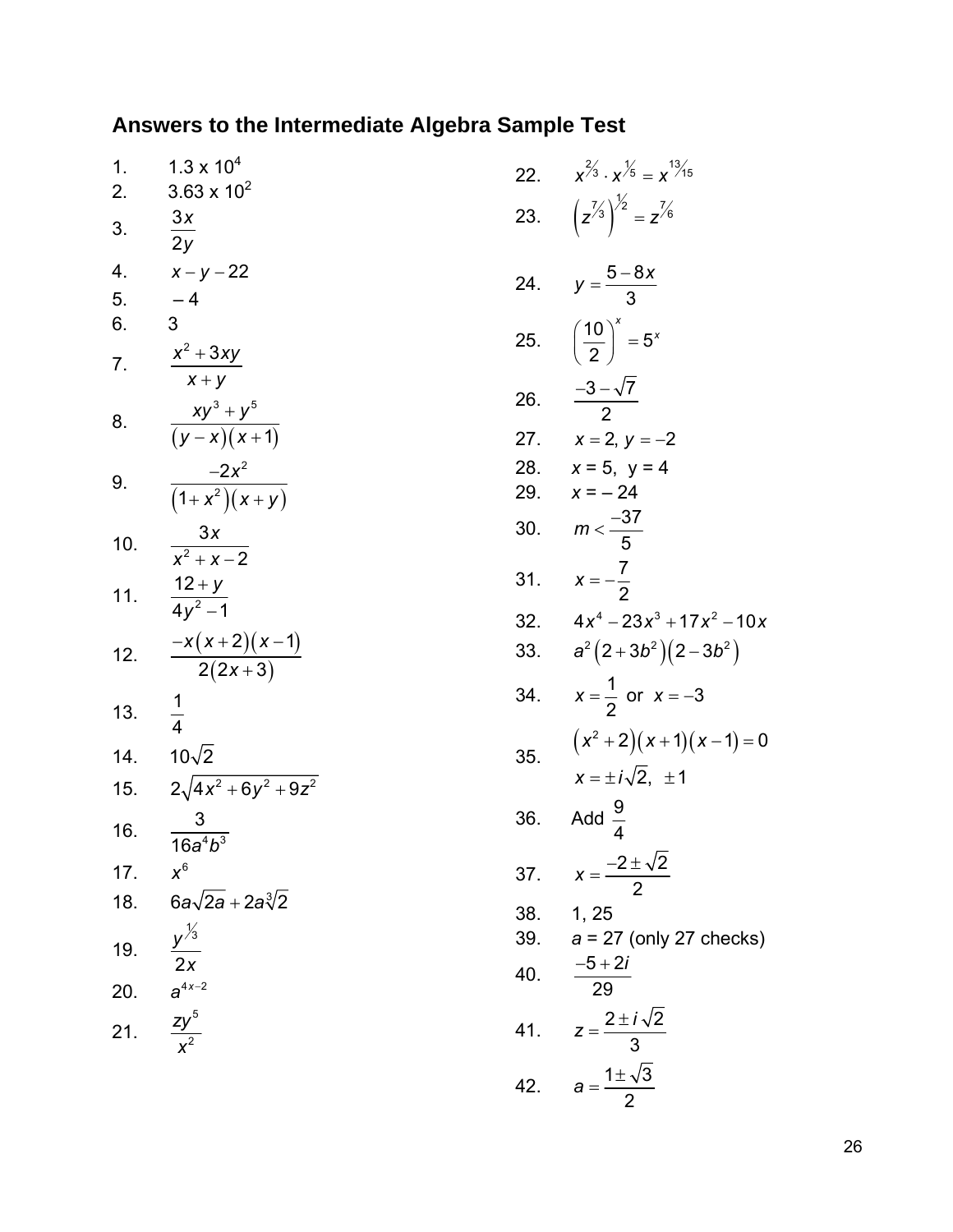







| 54. $\sqrt{51}$ |                                         |
|-----------------|-----------------------------------------|
|                 |                                         |
|                 | $55. - 60.$ OMITTED                     |
|                 | 61. $3u^2 - 16u + 25$                   |
| $62. -2$        |                                         |
|                 | 63. $a = b^x$                           |
|                 | 64. $x = \frac{2}{3}$                   |
|                 | 65. $x = 5$                             |
| 66.             | $rac{2}{3}$                             |
|                 | 67. $x = 60$                            |
|                 | 68. $x = 8$ ( <i>x</i> cannot be $-1$ ) |
| 69. 3           |                                         |
|                 | 70. £12.75                              |
|                 | 71. 4 times                             |

72. 500

53. OMIT

- 73. 98
- $74. -3$  and 16
- 75. 5 x 8
- 76. 9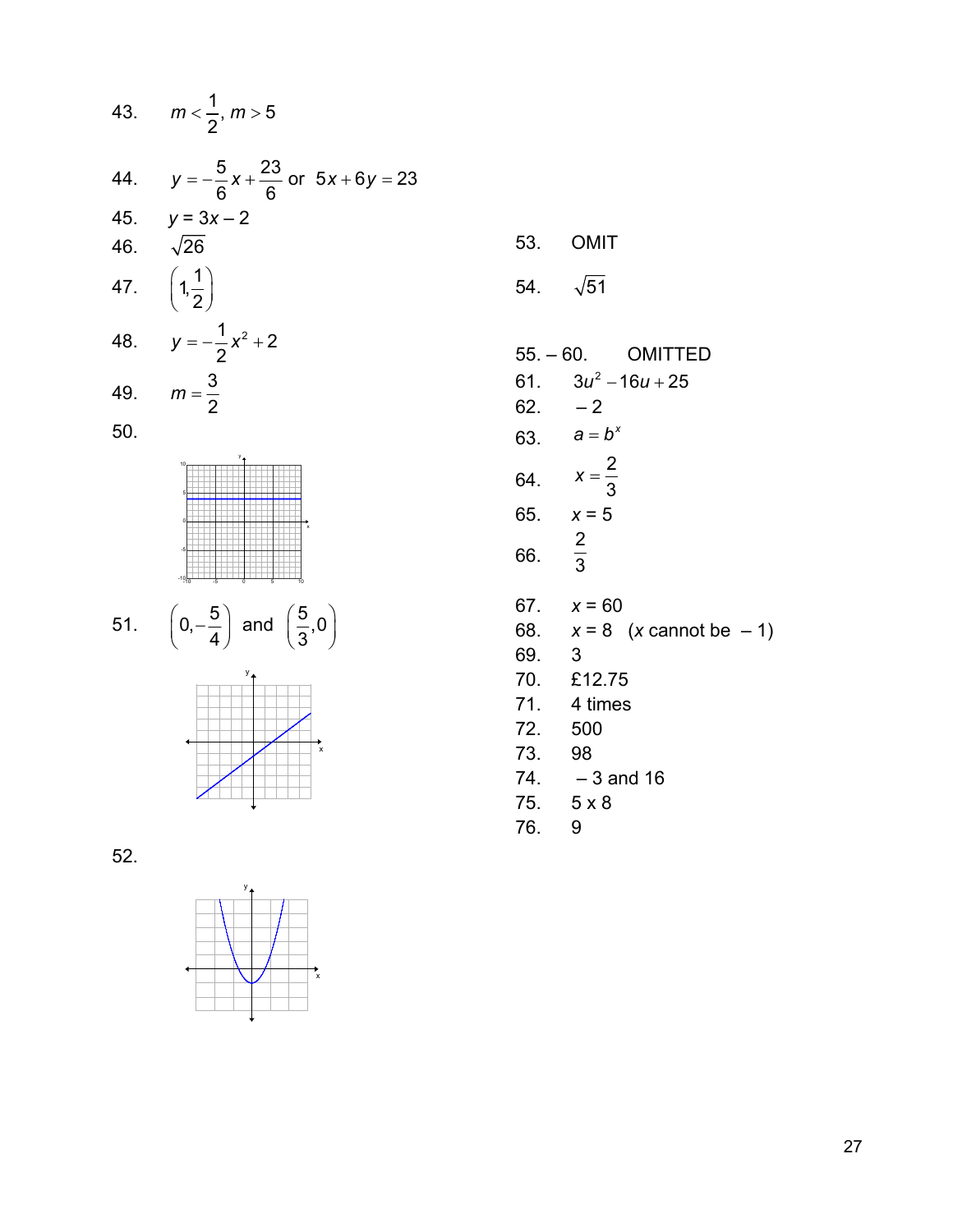# **Calculus Readiness DiagnosticTest (CR)**

The Calculus Readiness Diagnostic Test (CR) is required in order to remain enrolled in Math 30. There are 60 multiple choice questions on this exam and the test has a 90 minute time limit. No calculators are allowed.

What score do you need:

| If your score is | Then…                                     |
|------------------|-------------------------------------------|
| 17 or less       | Take Math 9                               |
| 18 to 26         | Take Math 11                              |
| 27 to 31         | Advisory qualification for Math 29        |
| 32 to 35         | Qualifies for Math 29                     |
| 36 to 40         | <b>Advisory qualification for Math 30</b> |
| 41 or more       | <b>Qualifies for Math 30</b>              |

The following Precalculus Study Topics list covers the topics on the Calculus Readiness Test. This section is then followed by sample test questions arranged in the same topical order. If you find a section difficult, use the Precalculus Study Topics List to help you find a similar section in a Precalculus textbook. Then read and work problems in the text until you understand how to do these problems. You may also find it helpful to work through the EGAD and IAD Sample Tests.

#### Calculus Readiness Test Study Topics

Topic I – Rational Expressions

 Addition, Subtraction, Multiplication, Division of rational expressions Complex rational expressions

Topic II – Exponents and Radicals

 Laws of Exponents Calculations with exponents and radicals Conversion between radicals and exponents Rationalization techniques

Topic III – Linear Equations, Inequalities, Absolute Value

 Solution of one and two linear equations Solution of equations reducible to linear equations Graphs of linear inequalities Solution of linear inequalities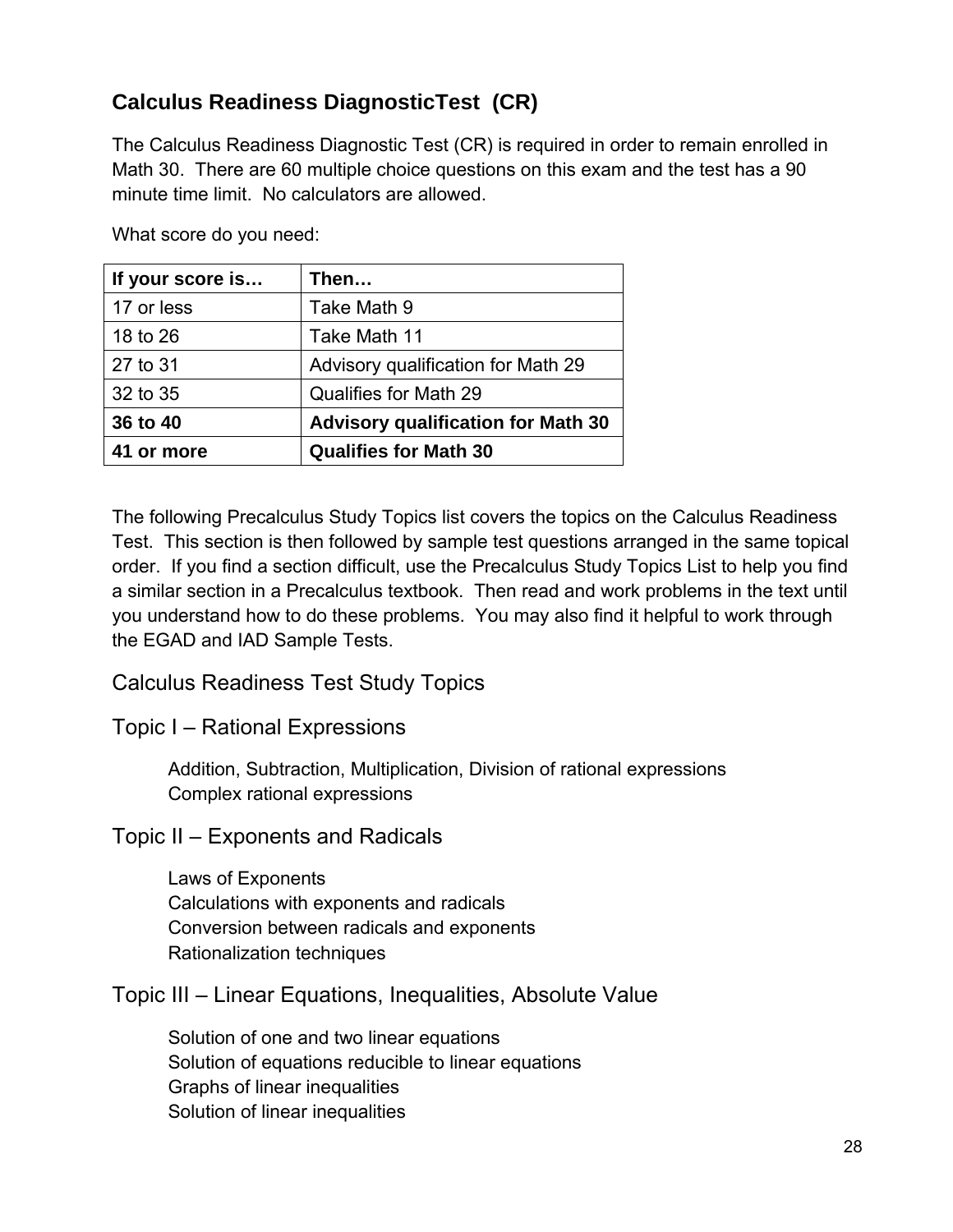Simplification of expressions involving absolute value Solution of equations and inequalities involving absolute value

#### Topic IV – Polynomials and Polynomial Equations

 Polynomial algebra **Factorization**  Completing the square Solution of polynomial equations by factoring Solution of quadratic equations by quadratic formula Graphs of quadratic equations Solution of quadratic inequalities

#### Topic V – Functions

 Function concept and notation Function evaluation and composition Graphs of translations, reflections, and absolute value functions

#### Topic VI – Trigonometry

 Right angle trigonometry Trigonometric functions and circular functions Radian and degree measure Special angles Trigonometric identities Graphs of trigonometric functions

## Topic VII – Logarithmic and Exponential Functions

 Definition and laws of logarithms Evaluation of logarithmic expressions Graphs of logarithmic and exponential functions Inverse relation between logarithm and exponential functions Logarithmic and exponential equations

#### Topic VIII – Word Problems

 Problems involving percent, average, ratio, and proportion Problems leading to linear and quadratic equations Problems from geometry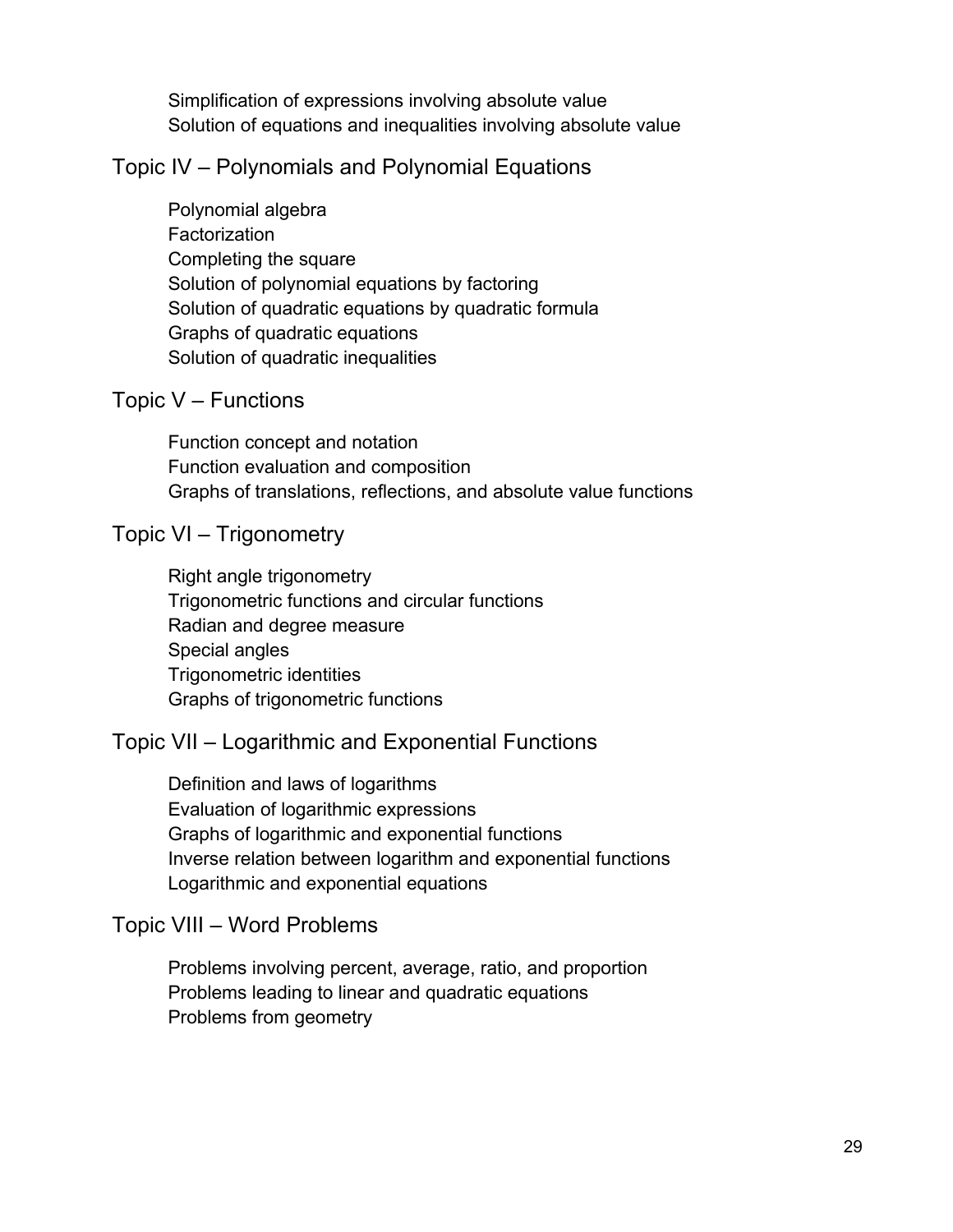# **Calculus Readiness Sample Test Questions**

Topic I – Rational Expressions

Simplify the following:

1. 
$$
\left(\frac{9x^2-12x}{x^2+1}\right)\left(\frac{2x^2+2}{9x^2+6x-24}\right)
$$

$$
2. \qquad \frac{\left(1-\frac{3}{x}\right)}{9-x^2}
$$

3. 
$$
\left(\frac{6v^3}{u^2}\right)\left(\frac{-uv}{2v}\right)\left(\frac{1}{7v^2}\right)
$$

4. 
$$
\frac{-4}{9-x^2} - \frac{2x+1}{x^2-3x}
$$

5. 
$$
\frac{3}{(x+2b)(x-b)} + \frac{2}{(3b-x)(x+2b)} + \frac{1}{(x-3b)(b-x)}
$$

$$
6. \qquad \left(\frac{2a}{b}-\frac{b}{a}\right)^{-2}
$$

$$
7. \frac{\left(\frac{xy^2}{x+y}\right)}{\left(\frac{x-y}{x^2-y^2}\right)}
$$

8. 
$$
\frac{\left(\frac{m}{m-3}-\frac{2m}{m^2-2m-3}\right)}{\left(\frac{2}{m+1}-\frac{1}{m}\right)}
$$

Topic II – Exponents and Radicals

9. Evaluate:  $81^{3/4}$ 

Simplify the following:

$$
10. \quad \sqrt{6}\sqrt{15}
$$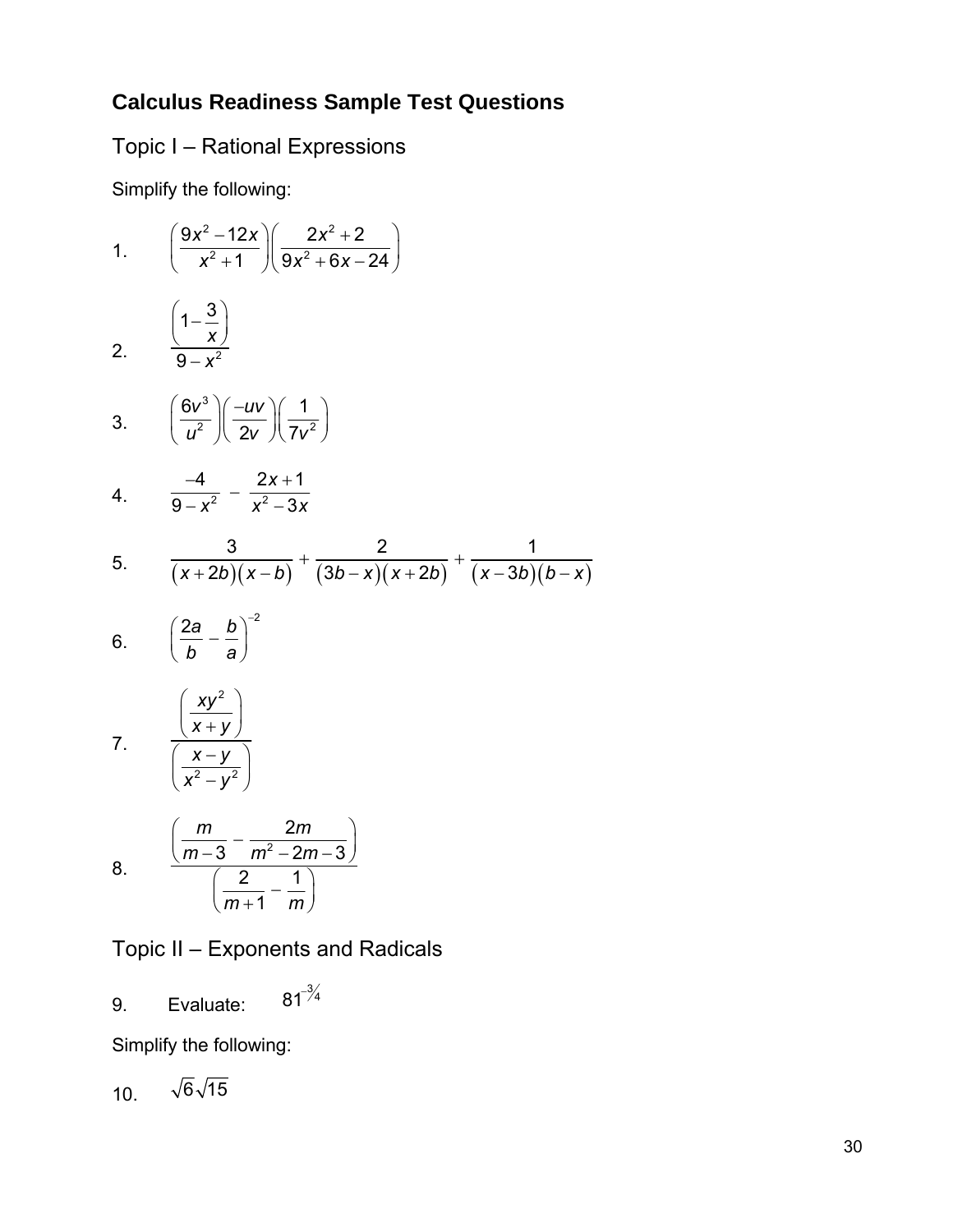11. 
$$
\sqrt{(a+b)(a^2-b^2)}
$$
  
\n12.  $\sqrt{16x^2 + 24y^2 + 36z^2}$   
\n13.  $\frac{(3xy^{\frac{1}{2}})(4x^2y)^{-2}}{xy^{\frac{3}{2}}}$   
\n14.  $\frac{a^{-2}b^3c}{a^{-1}b^{-2}c^0}$   
\n15.  $\frac{a^{3x+2}}{a^{4-x}}$   
\n16.  $(m^{b+1})^{b-1}$   
\n17.  $(\frac{4^3x^{\frac{3}{2}}y^{\frac{4}{3}}}{16x^{-\frac{1}{2}}y^2})^{-\frac{1}{2}}$   
\n18.  $(-125x^{18}y^{24})^{-\frac{2}{3}}$   
\n19.  $(\sqrt[4]{m^6})(2m\sqrt{m})$   
\n20.  $2\sqrt{12} + \sqrt{27} - \sqrt{48}$   
\nRationalize the following:

21.  $\frac{1}{\sqrt[5]{4}}$ *x*

$$
22. \qquad \frac{\sqrt[3]{x}}{\sqrt[15]{x^2}}
$$

23. Solve for *x*:  $3^{5x+2} = 27^{x-4}$ 

Topic III – Linear Equations, Inequalities, and Absolute Value

24. Solve for x: 
$$
3x = \frac{a}{b}(x-1)
$$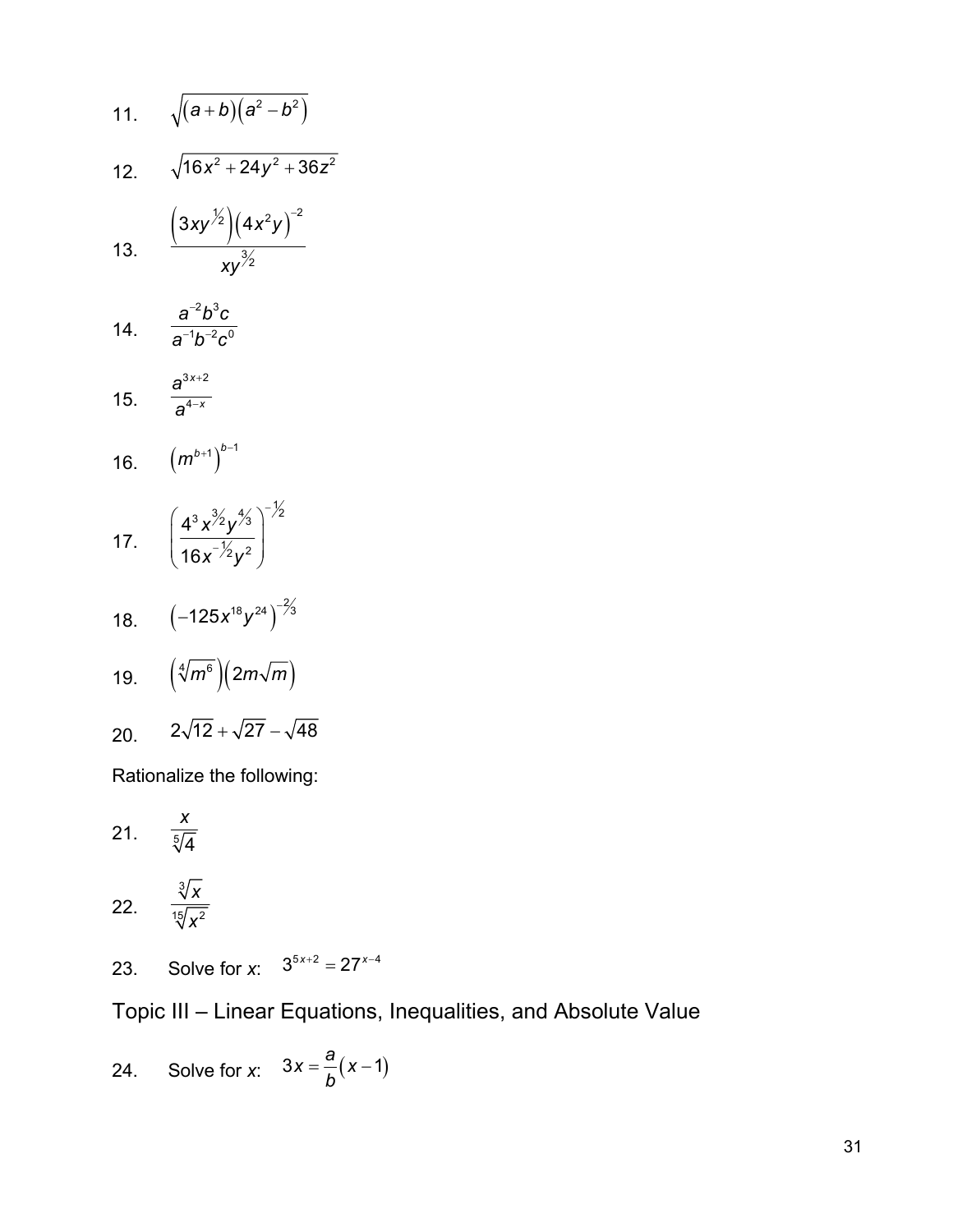25. Solve for **a**: 
$$
\sqrt{a-2} + 3 = 7
$$

26. Solve for x: 
$$
\frac{3}{x} - \frac{2}{x+1} = \frac{5x+3}{x+1}
$$

27. Solve this system of equations: 
$$
\begin{cases} 2x + 3y = -5 \\ 5x - 2y = 8 \end{cases}
$$

28. Solve this system of equations: 
$$
\begin{cases} 3x = 4y \\ 2x + 3y = 17 \end{cases}
$$

29. If 
$$
m = -3
$$
, evaluate  $|3-m|+|-4|-|m|$ 

30. Find the equation of this line:



- 31. Solve for *x*:  $|5-2x| \le 3$
- 32. Given the points (1, 1) and (3, 4), find the area of the right triangle formed by the line through those points, the x-axis, and *x =* 3*.*

Topic IV – Polynomials and Polynomial Equations

- 33. Solve for *x*:  $x - 6x^{\frac{1}{2}} + 5 = 0$
- 34. Solve for *x*:  $-4x^2 + 12x + 3 = 0$
- 35. Solve for *x*:  $(x-2)(x-3) = 2$
- 36. If you wanted to complete the square, what would you add to both sides?  $x^2 - 3x = 2$
- 37. Solve for *x*:  $2 = \sqrt{2x-5} \sqrt{x-2}$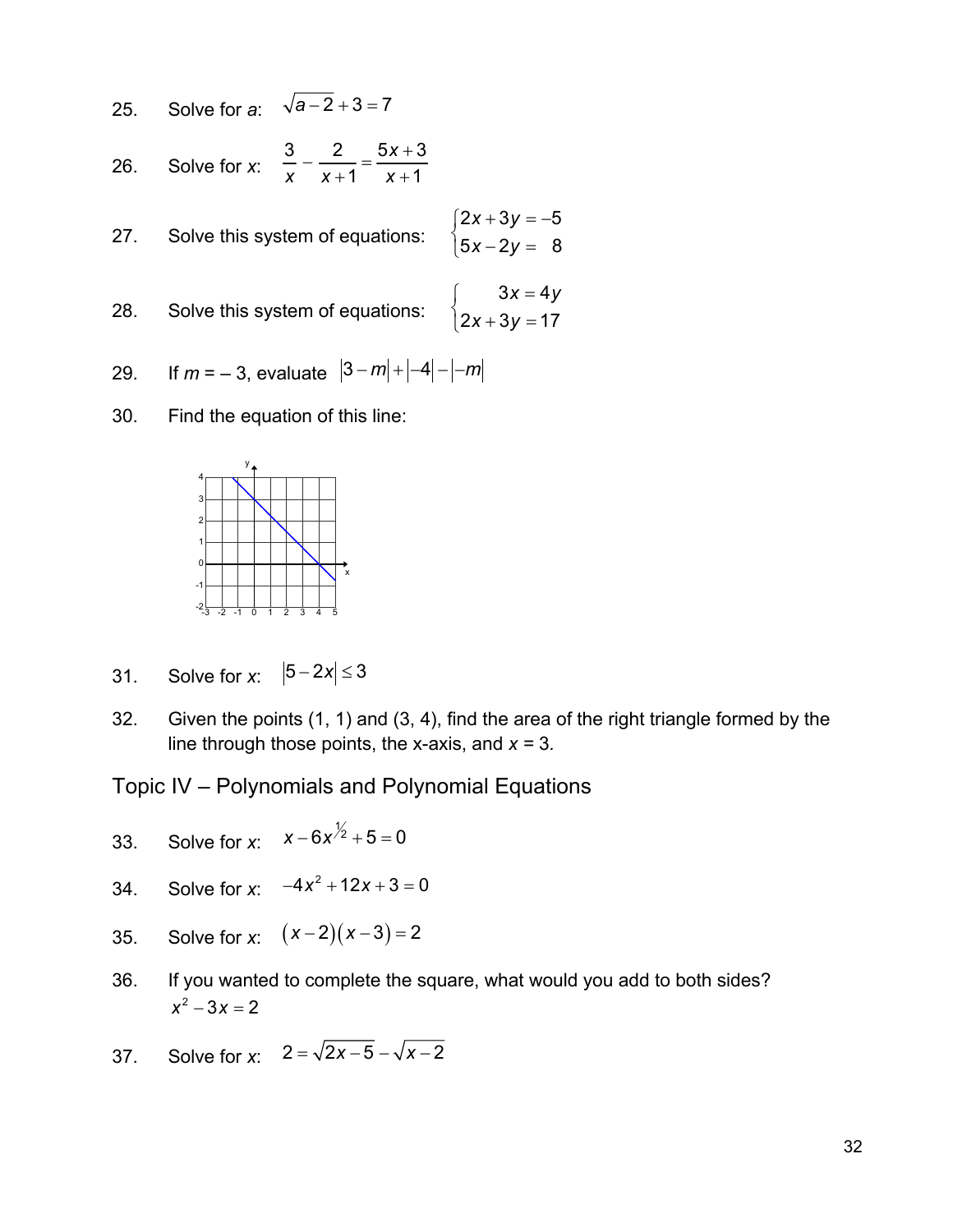38. Simplify: 
$$
\frac{x^4 - 14x^2 + 3x + 34}{x - 2}
$$

39. Find the values of *a* so that the following has 2 distinct real roots:  $2ax^2 - 12x - 7$ 

- 40. Solve for *x*:  $x^2 x 42 > 0$
- 41. Graph:  $y = x^2 x 6$
- 42. Graph:  $|x+2| = y$
- 43. Graph:  $y = 2^{x} + 1$
- 44. Graph:  $y = \frac{2}{x}$

45. If 
$$
x = 3
$$
,  $y = -1$ , and  $z = -2$ , evaluate 
$$
\frac{x^2 - xy^2z}{z^2y^2 - xz}
$$

46. Find the vertical and horizontal asymptotes of  $f(x) = \frac{x+1}{(2x-1)(x+3)}$ 1  $(2x-1)(x+3)$  $f(x) = \frac{x}{(x-1)^2}$  $=\frac{x+1}{(2x-1)(x+1)}$ 

# Topic V – Functions

47. Find f(0) when 
$$
f(x) = \frac{3x^3 - 4x + 5}{ax^2 + bx - 2}
$$

48. If 
$$
f(x) = -\frac{2}{x-1}
$$
, find  $f\left(\frac{1}{x+3}\right)$ .

49. If 
$$
f(x) = x^2 - 1
$$
 and  $g(x) = 2x + 1$ , find: a)  $f(g(x))$  and b)  $g \circ f(x)$ 

50. If 
$$
f(x) = \frac{3x+2}{2x-1}
$$
, for what x does  $f(x) = -3$ ?

51. Find 
$$
\frac{4}{f(3)}
$$
 if  $f(t) = \frac{t^2 - 1}{2t - 2}$ 

- 52. Graph:  $f(x) = \frac{1}{2x+1}$  $f(x) = \frac{1}{2x+1}$
- 53. Graph:  $f(x) = |x^2 2|$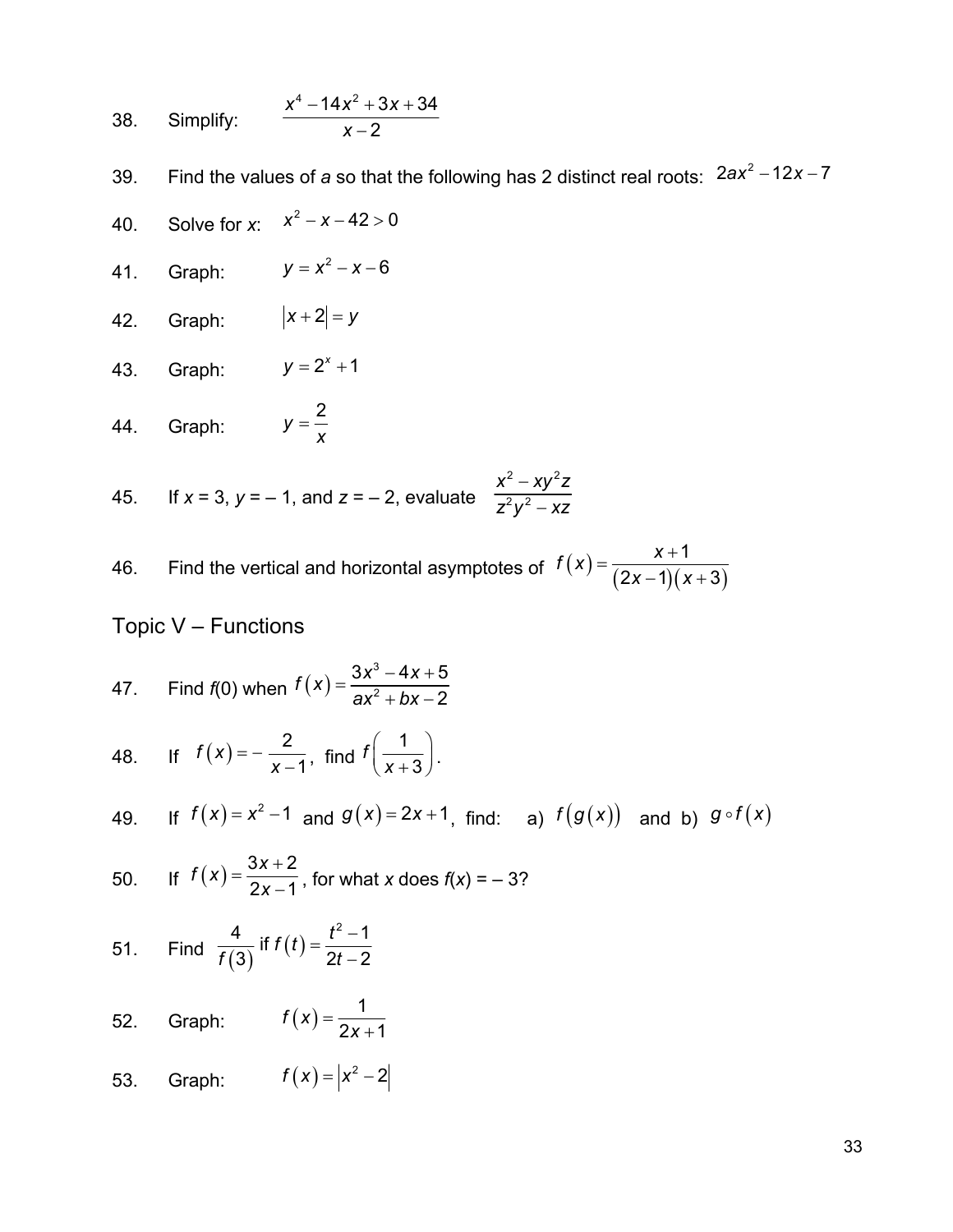- 54. Find the domain and range of  $g(x) = \sqrt{x^2 2x 5}$
- 55. Express the domain and range of  $g(x) = (25 + 4x x^2)^{\frac{1}{2}}$  in interval notation (with exact answers, no decimals).
- 56. Find the area of the interior region of this figure:



- 57. Let  $f(x) = 3x 5$ . If  $3f(a) = f(2a + 1)$ , then  $a =$
- Topic VI Trigonometry
- 58. Find cos(Θ) in the given triangle.



59. Use this triangle to find cot*Θ*sin*Θ*.



- 60. Evaluate:  $\cos(\Theta + \pi)$
- 61. Verify this identity:  $\sec \theta \cos \theta = \tan \theta \sin \theta$
- 62. Graph the function:  $y = \frac{3}{2}\cos 2x$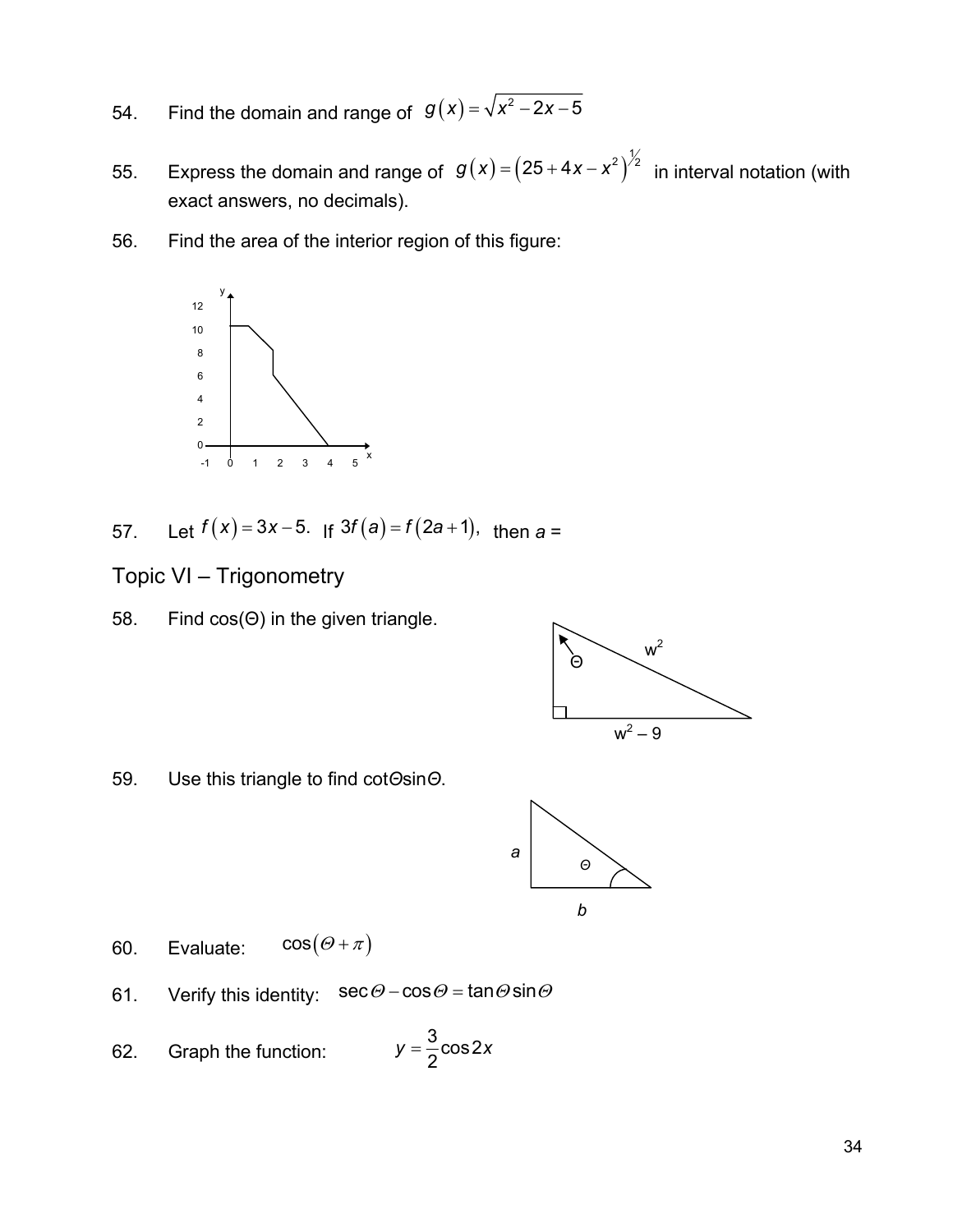63. Graph: 
$$
y = \sin \frac{x}{2}
$$

64. In the figure shown, find csc*Θ*.



65. Express 114º in radians.

66. Which trig functions are even?

67. Find 
$$
\sin^{-1} \left( \frac{\sqrt{12}}{4} \right)
$$
.

68. Find 
$$
\cos\left(\frac{5\pi}{3}\right)
$$
.

Topic VII – Logarithmic and Exponential Functions

69. Solve for *b*: 
$$
\log_a b = x
$$
  
\n70. Solve for *x*:  $2^x = 5$   
\n71. Evaluate:  $\log_{36} \sqrt[3]{6}$   
\n72. Evaluate:  $\log_9 \left(\frac{9^6}{27}\right)$   
\n73. Simplify:  $\log a^2 b - \log 2a + \log b$   
\n74. Solve for *x*:  $5^{3x} - \frac{1}{25} = 0$   
\n75. Solve for *y*:  $\log_4 (3y - 5) = 2$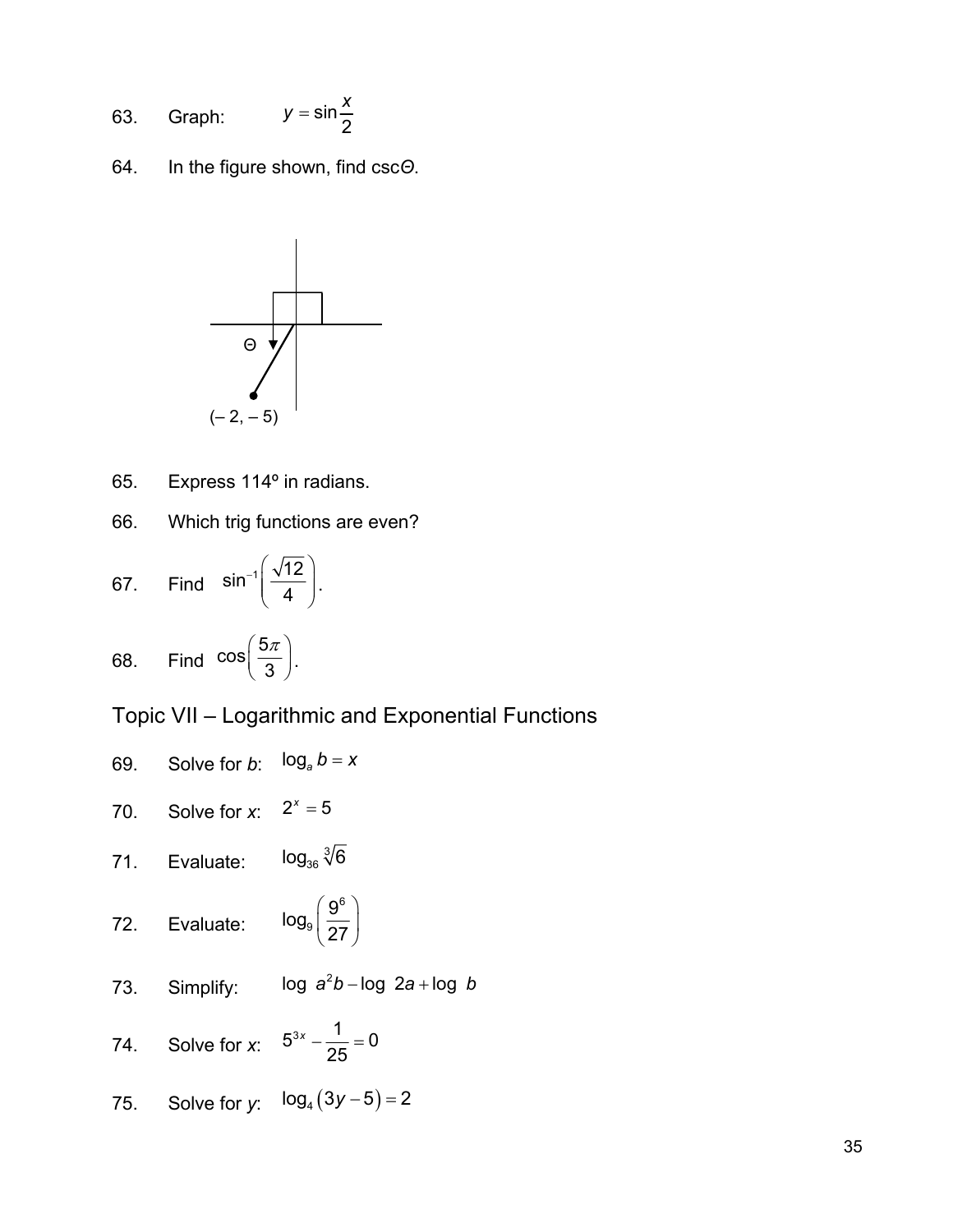- 76. Graph: 1 3 *x y*  $=\left(\frac{1}{3}\right)^{-}$
- 77. Graph:  $x = \log_2(y+3)$

Topic VIII – Word Problems

- 78. A bakery has a special on peanut butter cookies and chocolate chip cookies. There are 12 dozen cookies on special. If there are 40% more chocolate chip cookies than peanut butter cookies, how many chocolate chip cookies are there?
- 79. A 24w by 36L inch poster is enlarged so that its length is 5 ft. What is its width?
- 80. The circumference of a circle is quadrupled. How much is the area increased?
- 81. The sum of two numbers is 179½. Six times the first number minus seven times the second number is 778. Find the numbers.
- 82. The cube root of a number is squared and the result is 16. What is the number?
- 83. The price of an airplane ticket is decreased 16% to \$193.20. What was the original price?
- 84. If the radius of a circle is decreased by 15%, what is the percent decrease in the area of the circle?
- 85. What is the surface area of the given triangular prism?



5 86. Find the area of the given figure to the nearest tenth.



- 87. How long does it take something to travel 500 meters at 42 meters per second?
- 88. A tree twenty-five feet tall casts a shadow that is 35 feet long. If the shadow of a nearby building is 119 feet long, how tall is the building?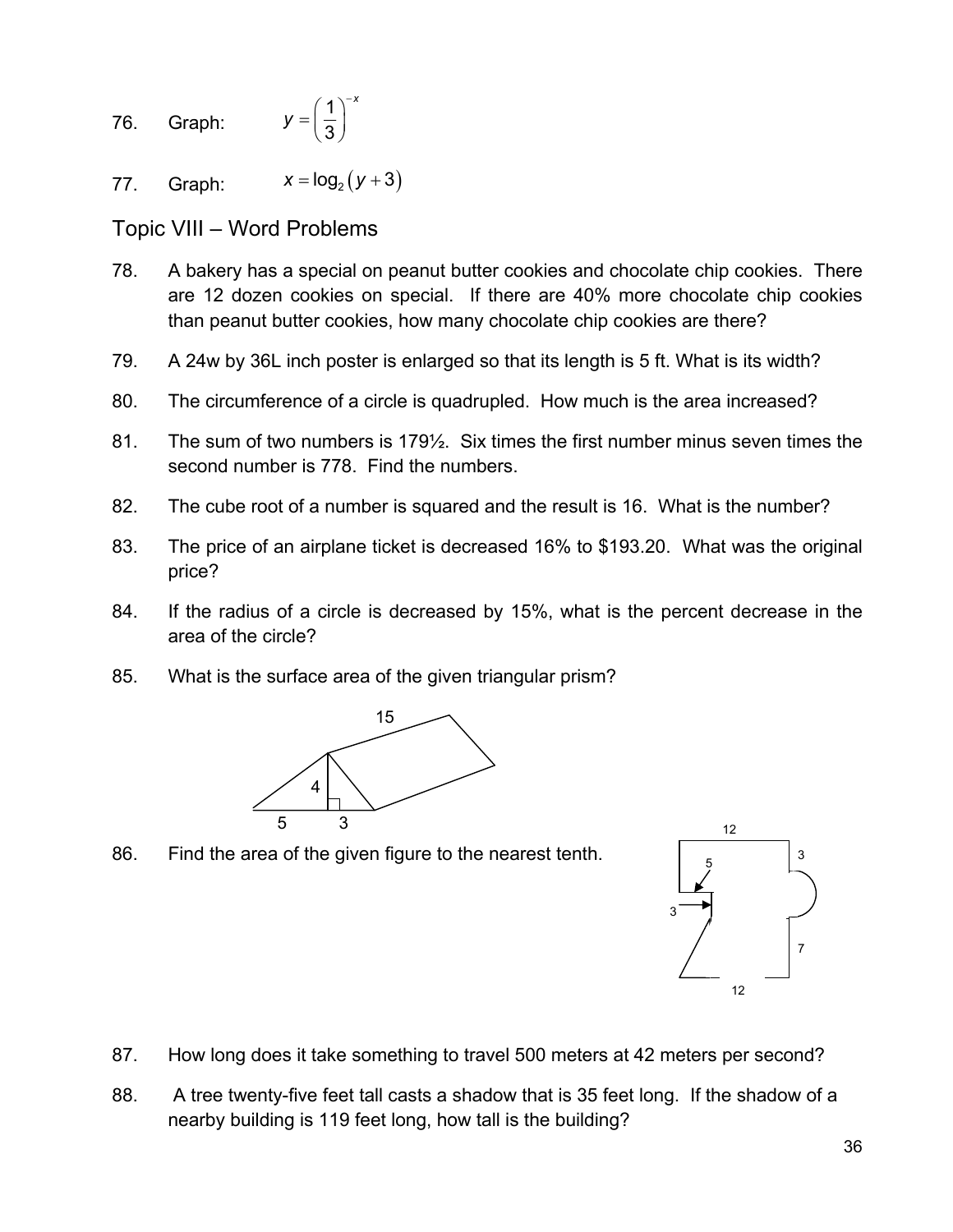1. 
$$
\frac{2x}{x+2}
$$
  
\n2.  $\frac{-1}{x(x+3)}$   
\n3.  $\frac{-3v}{7u}$   
\n4.  $\frac{2x^2+3x+3}{x(x+3)(3-x)}$   
\n5.  $\frac{9b}{(x+2b)(3b-x)(x-b)}$   
\n6.  $\frac{a^2b^2}{(2a^2-b^2)^2}$  or  $\frac{a^2b^2}{4a^4-4a^2b^2+b^4}$   
\n7.  $xy^2$   
\n8.  $\frac{m^2}{m-3}$   
\n9.  $\frac{1}{27}$   
\n10.  $\sqrt{90} = 3\sqrt{10}$   
\n11.  $(a+b)\sqrt{a-b}$   
\n12.  $2\sqrt{4x^2+6y^2+9z^2}$   
\n13.  $\frac{3}{16x^4y^3}$   
\n14.  $\frac{b^5c}{a}$   
\n15.  $a^{4x-2}$   
\n16.  $m^{b^2-1}$   
\n17.  $\frac{y^{1/3}}{2x}$   
\n18.  $\frac{1}{25x^{12}y^{16}}$   
\n19.  $2m^3$   
\n20.  $3\sqrt{3}$ 

| 21. | $\frac{x\sqrt[5]{8}}{2}$                                    |
|-----|-------------------------------------------------------------|
| 22. | $x^{\frac{1}{5}}$                                           |
| 23. | $x = -7$                                                    |
| 24. | $\frac{-a}{3b-a}$ or $\frac{a}{a-3b}$                       |
| 25. | <i>a</i> = 18                                               |
| 26. | $x = \frac{3}{5}$                                           |
| 27. | $x = \frac{14}{19}$ , $y = \frac{-41}{19}$                  |
| 28. | $x = 4, y = 3$                                              |
| 29. | 7                                                           |
| 30. | $3x + 4y = 12$                                              |
| 31. | $1 \leq x \leq 4$                                           |
| 32. | The line formed by the 2 points is                          |
|     | $3x - 2y = 1$ . This line intersects<br>the                 |
|     |                                                             |
|     | x-axis at $\left(\frac{1}{3},0\right)$ , so the base of the |
|     | right triangle is $3 - \frac{1}{3} = \frac{8}{3}$ units in  |
|     | length.                                                     |
|     | The area is then $\frac{16}{3}$ sq units.                   |
| 33. | $x = 1, 25$                                                 |
| 34. | $\frac{3 \pm 2\sqrt{3}}{2}$<br>$\overline{z}$               |
| 35. | $x = 1$ or 4                                                |
| 36. | Add $\frac{9}{4}$ to both sides.                            |
| 37. | $x = 27$ (3 doesn't work)                                   |
| 38. | $x^3 + 2x^2 - 10x - 17$                                     |
| 39. | $a > \frac{-18}{7}$                                         |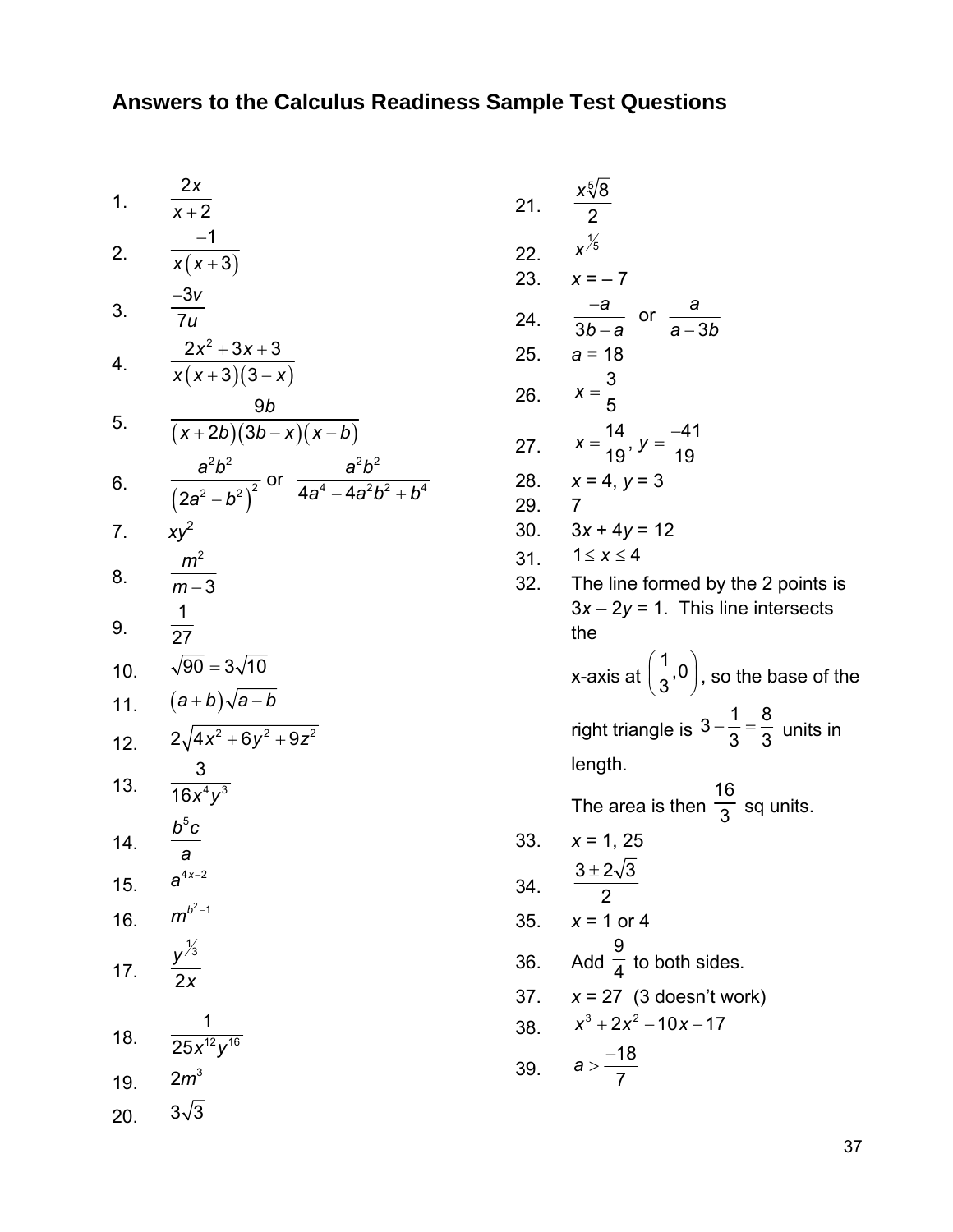40. *x* < – 6 or *x* > 7 41.



42.



43.



44.



45. 3 2 46. Vertical:  $x = \frac{1}{2}$ ,  $x = -3$ 2  $X = \frac{1}{2}$ ,  $X = -$ Horizontal:  $y = 0$ 47. 5 2 − 48.  $2(x+3)$ 2 *x x* + + 49. a)  $4x^2 - 4x$  b)  $2x^2 - 1$ 50. 1 9 *x* = 51. 2

52.



53.



54. domain:  $x \leq (1 - \sqrt{6})$  or  $x \geq (1 + \sqrt{6})$ range:  $0 \le g(x) \le \infty$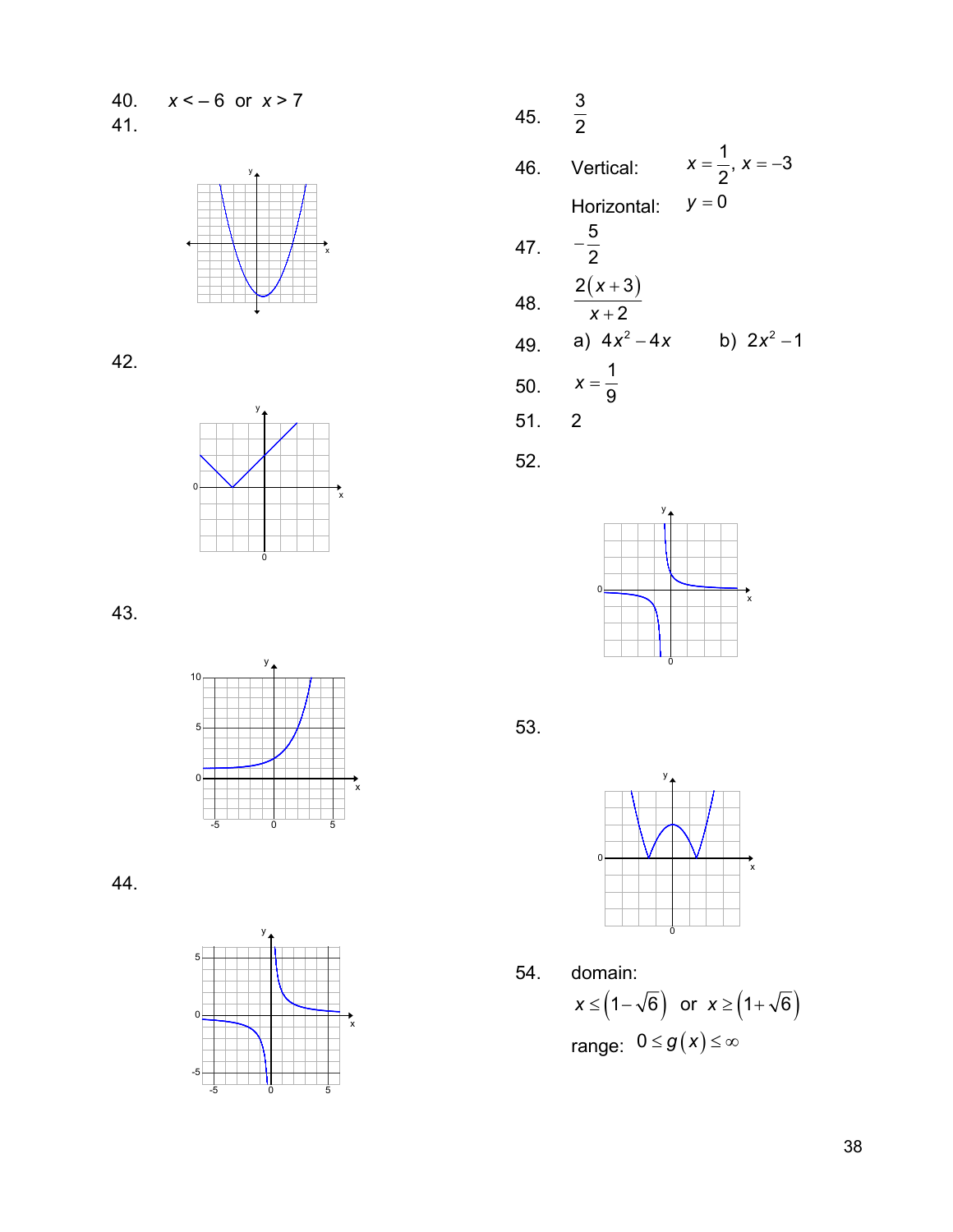55. domain: 
$$
[2-\sqrt{29}, 2+\sqrt{29}]
$$
  
\nrange:  $[2, \sqrt{29}]$   
\n56.  $(1\cdot 2) + \frac{1}{2}(1\cdot 2) + (2\cdot 8) + \frac{1}{2}(2\cdot 6) = 25$   
\n57.  $a = \frac{13}{3}$   
\n58.  $\cos \theta = \frac{3\sqrt{2w^2 - 9}}{w^2}$   
\n59.  $\frac{b}{\sqrt{a^2 + b^2}}$   
\n60.  $-\cos \theta$   
\n61.

$$
\sec \theta - \cos \theta = \frac{1}{\cos \theta} - \cos \theta
$$

$$
= \frac{1 - \cos^2 \theta}{\cos \theta}
$$

$$
= \frac{\sin^2 \theta}{\cos \theta}
$$

$$
= \frac{\sin \theta}{\cos \theta} \cdot \sin \theta
$$

$$
= \tan \theta \sin \theta
$$

62.



63.



| 64. | $\frac{-\sqrt{29}}{5}$                               |
|-----|------------------------------------------------------|
| 65. | 19 $\pi$<br>30                                       |
| 66. | cosine and secant                                    |
| 67. | $\frac{\pi}{3}$ or 60°                               |
| 68. | $\frac{1}{2}$                                        |
| 69. | $b = a^x$                                            |
| 70. | $x = \frac{\log 5}{\log 2}$ or $\frac{\ln 5}{\ln 2}$ |
| 71. | $\frac{1}{6}$                                        |
| 72. | $\frac{9}{2}$                                        |
| 73. | $log\left(\frac{ab^2}{2}\right)$                     |
| 74. | $x = -\frac{2}{3}$                                   |
| 75. |                                                      |
|     |                                                      |

76.



77.